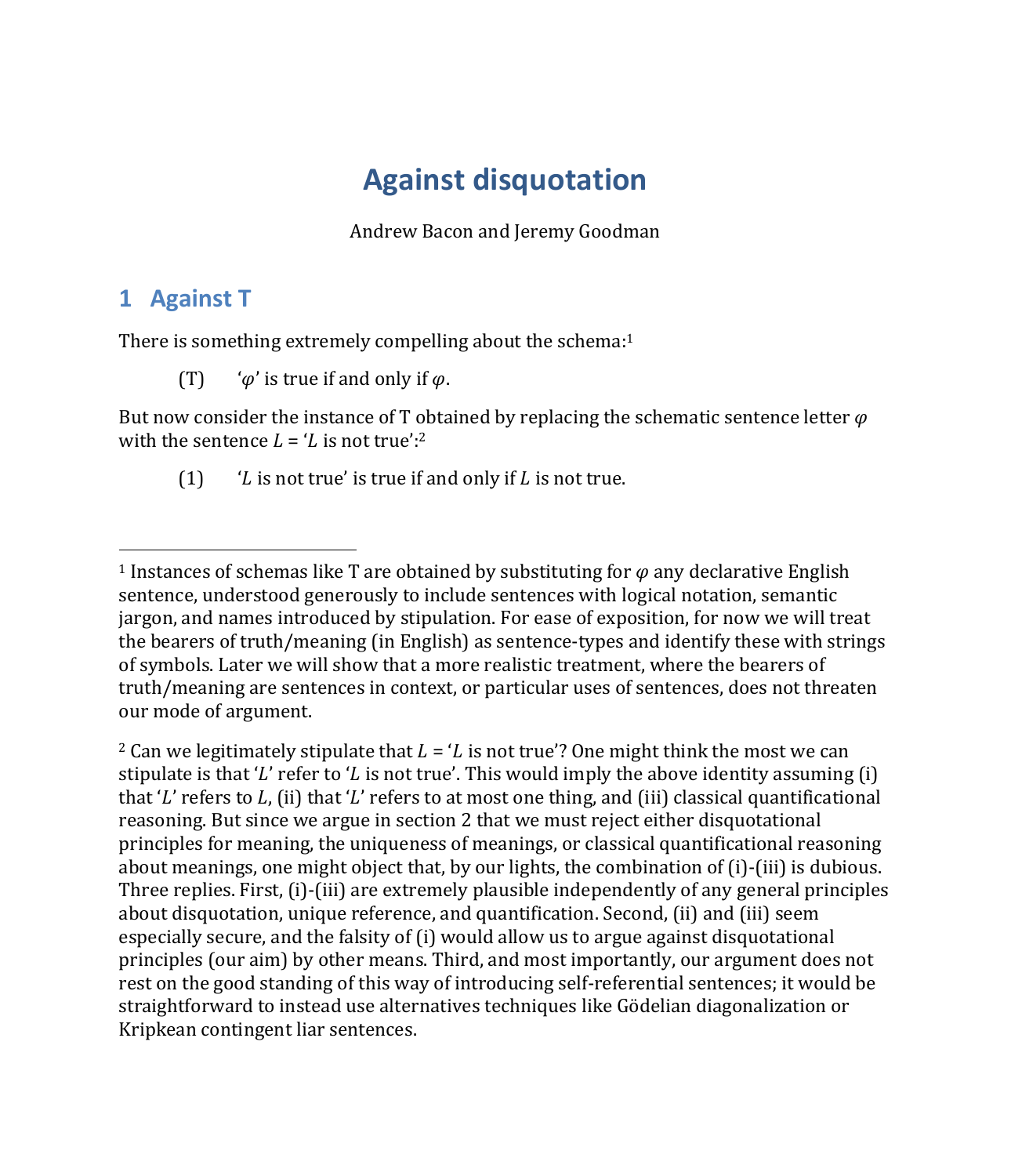By Leibniz's Law, we have

(2)  $L$  is true if and only if  $L$  is not true.

And (2) can be reduced to absurdity in classical propositional logic.

At this point, some will give up classical logic. Our view is that this is the wrong reaction: the benefits are not worth the costs. Here is not the place to defend this position at any length, but let us briefly look at some of the relevant considerations. The costs of rejecting classical logic are fairly widely appreciated. For example, the most common strategy for doing so involves giving up the law of excluded middle.3 Less widely appreciated is that the benefits of rejecting classical logic are not as great as they are often taken to be. For although we can hold on to the letter of T, it is not clear that we can accept it with the interpretation on which it was originally compelling. For example, if we reject the law of excluded middle, then we cannot accept T on the interpretation of 'if and only if' as the material biconditional (defined in terms of conjunction, negation, and disjunction), since on that interpretation  $T$  entails the law of excluded middle.<sup>4</sup> In fact, we cannot accept  $T$  for any conditional  $\rightarrow$  that obeys *modus ponens* (from  $\varphi \rightarrow \psi$  and  $\varphi$ , infer  $\psi$ ) and *contraction* (from  $\varphi \to (\varphi \to \psi)$ , infer  $(\varphi \to \psi)$ , for reasons to do with the Curry paradox.<sup>5</sup> We find these principles no less compelling than T, and so we are not convinced that, when understood in

Paraconsistent theories like those of Priest [1979] (according to which not everything follows from a contradiction) can accept T formulated with the material biconditional at the cost of losing the transitivity of  $\supset$ . But since in such systems (i)  $\supset$  fails to obey modus ponens, and (ii) one can prove the *negations* of instances of T, proponents of such theories are under strong pressure to interpret the conditional in T as something other than the material condition (which is what they in fact do).

<sup>3</sup> Paraconsistent strategies keep the law of excluded middle but reject disjunctive syllogism.

<sup>&</sup>lt;sup>4</sup> Suppose  $\varphi$  ⊃ *true*(' $\varphi$ ') and *true*(' $\varphi$ ')  $\varphi$ . Since even those who reject the law of excluded middle accept the transitivity of  $\supset$ , it follows that  $\varphi \supset \varphi$ , which is equivalent to the law of excluded middle given the definition of  $\varphi \supset \psi$  as  $\neg \varphi \vee \psi$ .

<sup>5</sup> Consider the sentence  $C = 'true(C) \rightarrow \perp'$ , where  $\perp$  is a contradiction. We have  $true(C) \rightarrow$  $(true(C) \rightarrow \perp)$  (by T, left-to-right); hence  $true(C) \rightarrow \perp$  (by contraction); we also have (*true*(*C*) →⊥) → *true*(*C*) (by T, right-to-left); and hence ⊥ (by two applications of *modus* ponens).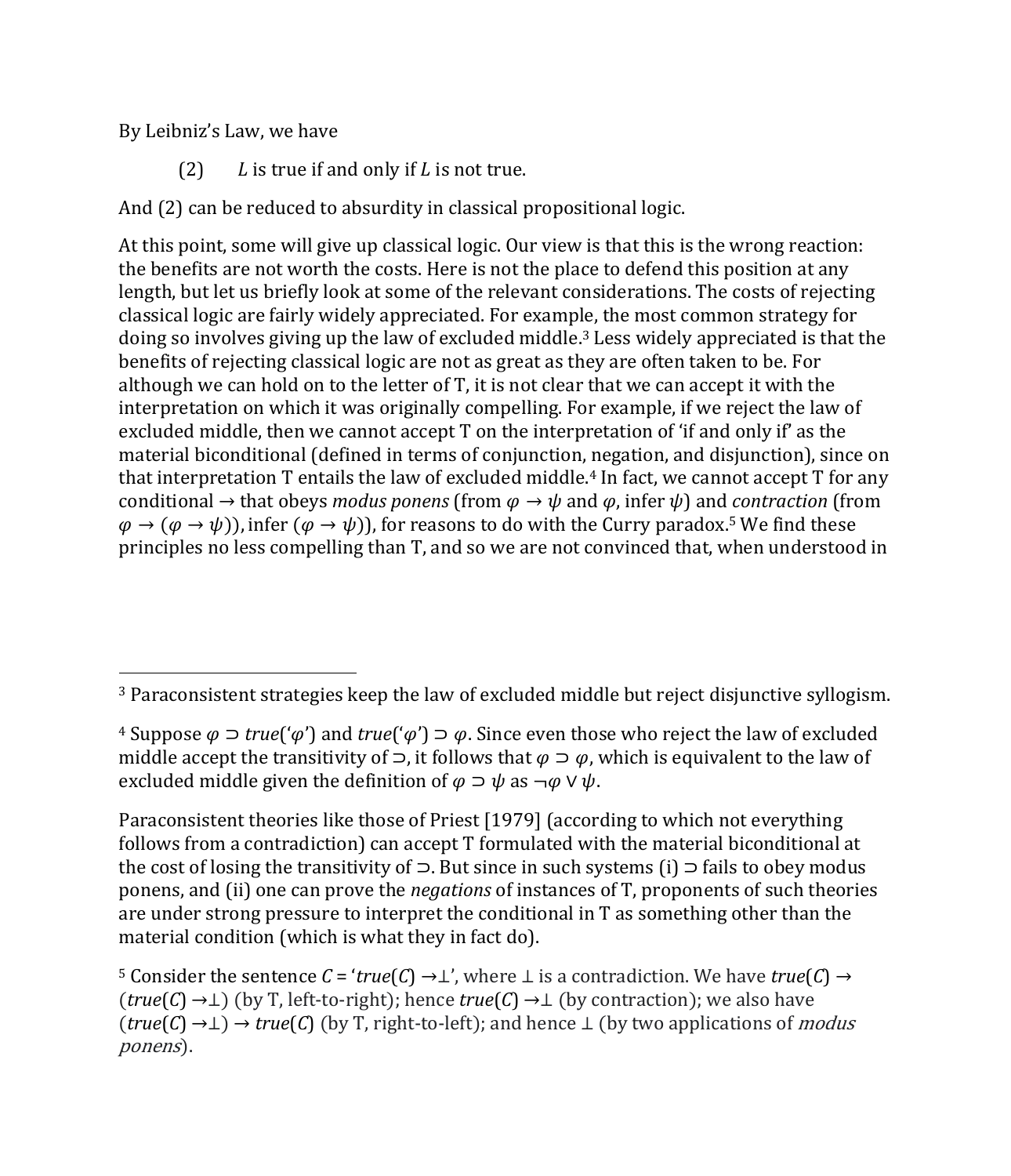terms of a conditional that fails to satisfy them, T is faithful enough to its pre-theoretical motivations to warrant rejecting classical logic in order to salvage it.<sup>6</sup>

None of this is to suggest that non-classical approaches to the semantic paradoxes aren't worthy of serious consideration. But in this paper we will restrict our attention to classical approaches.

T classically follows from the following two schemas, which most philosophers find no less compelling than T:7

(M)  $\theta'$  means that  $\varphi$ .

(MT) If S means that  $\varphi$ , then S is true if and only if  $\varphi$ .

- $(ID)$   $\varphi \rightarrow \varphi$
- (PMP)  $(\varphi \land (\varphi \rightarrow \psi)) \rightarrow \psi$
- (MP) From  $\varphi \to \psi$  and  $\varphi$ , infer  $\psi$ .
- (CC) From  $\varphi \to \psi$  and  $\varphi \to \gamma$ , infer  $\varphi \to (\psi \land \gamma)$ .
- (Tran) From  $\varphi \to \psi$  and  $\psi \to \chi$ , infer  $\varphi \to \chi$ .

Contraction can also be motivated by considerations linking restricted quantification to conditionals. Consider the argument:

Every philosopher admires every logician.  $(\forall x(Px \rightarrow \forall y(Ly \rightarrow Axy)))$ 

Every logician is a philosopher. ( $\forall x(Lx \rightarrow Px)$ )

Therefore: every logician admires themself. ( $\forall x(Lx \rightarrow Axx)$ )

On views like those of Field [2014], which link the validity of principles involving restricted quantification to principles involving quantified conditionals, the above argument is valid only if so too is the argument form: from  $\varphi \to (\psi \to \chi)$  and  $(\psi \to \varphi)$ , infer  $\varphi \to \chi$ ). Given (ID), contraction follows (by letting  $\varphi$  be  $\psi$ ). (This strengthens the challenges raised in Field [2014] and Bacon [2013a], by avoiding potentially tendentious assumptions about the proper regimentation of relative clauses.

<sup>7</sup> See Andjelkovic and Williamson [2000].

<sup>&</sup>lt;sup>6</sup> In addition to being compelling on its own, contraction can be derived from the following even more seemingly obvious principles about conditionals: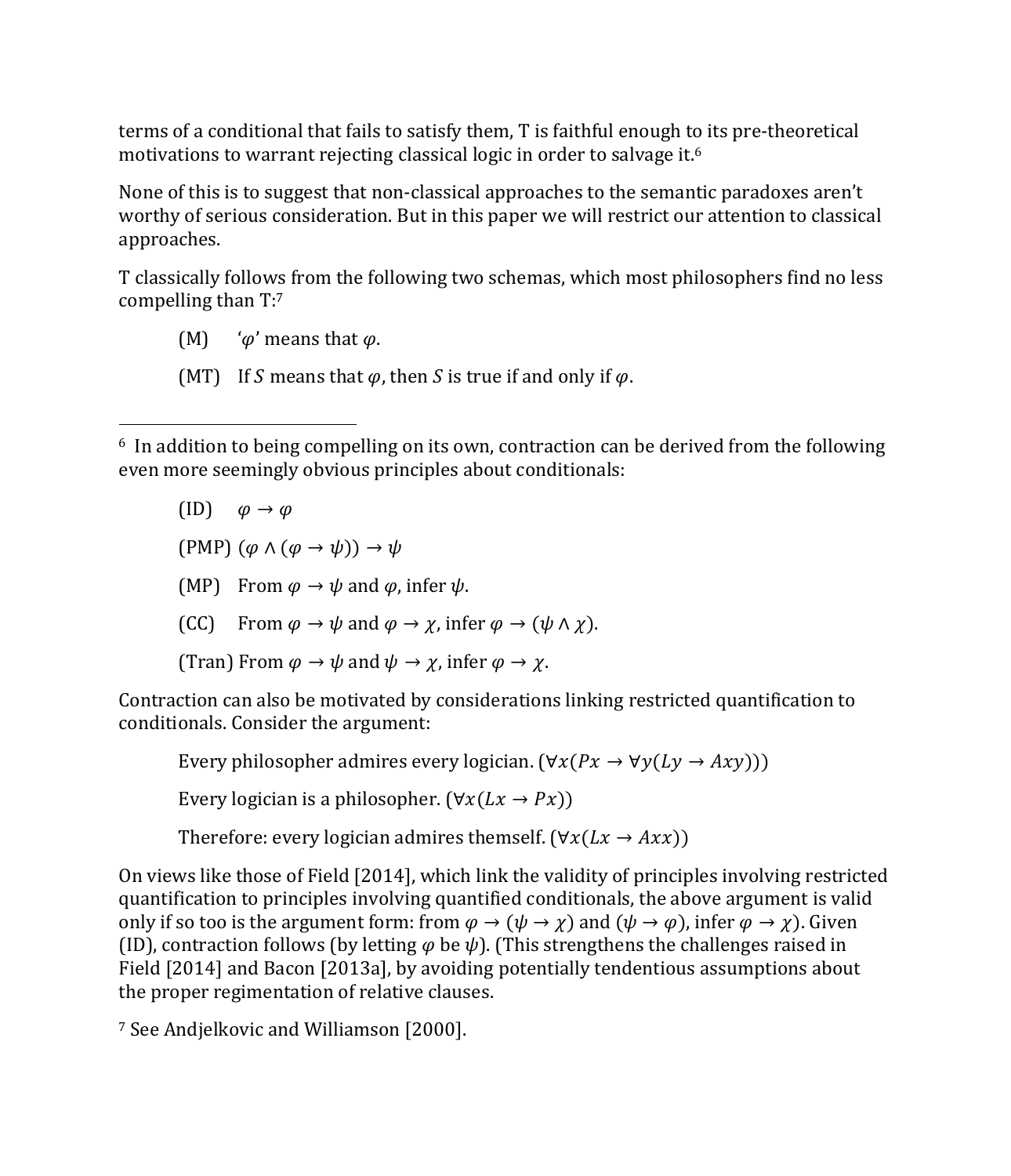Since we reject T, we must reject either M or MT.

We are a bit surprised at the extent to which T is emphasized in the literature on the semantic paradoxes whereas M is relatively neglected. After all, the notion of meaning is widely (though not universally) considered to be the more explanatorily fundamental notion for semantic theorizing.<sup>8</sup> In this paper we explore the prospects of maintaining M. Although we will ultimately argue that it is untenable, the situation is subtle. Unlike T, there is no way to derive a contradiction from M without further non-logical assumptions. Of course, MT is one such assumption. But as we will see there are interesting views about the connection between truth and meaning that invalidate MT and are consistent with M. We will begin by describing two such views. To assess these views, we begin by considering how the meanings of sentences relate to the norms and practices connecting the use of those sentences to facts about extra-linguistic reality. We then argue that M is destabilized by reflection on these connections between meaning and use, and show that our argument extends to variants of M which accommodate context-sensitivity. We conclude by considering some ramifications of our argument – in particular, we suggest that rejecting M is the key to resolving other intensional paradoxes that are not explicitly disquotational.

#### **2 UNIQUENESS and INSTANTIATION**

Let ' $M(S,\varphi)$ ' abbreviate 'S means that  $\varphi'$ . M then becomes:

$$
(M) \qquad M'(\varphi',\varphi)
$$

Unlike T, M is consistent considered on its own. However, it is inconsistent with the following two attractive principles:

INSTANTIATION

 $\forall p \varphi \rightarrow \varphi[\psi/p]$ 

where  $\varphi[\psi/p]$  is the result of replacing every free occurrence of p in  $\varphi$  with the sentence  $\psi$ 

UNIQUENESS

 $\forall p \forall q (((M(S, p) \land M(S, q)) \rightarrow (p \leftrightarrow q))$ 

<sup>8</sup> Here we agree with Soames [1991] against Davidson [1967].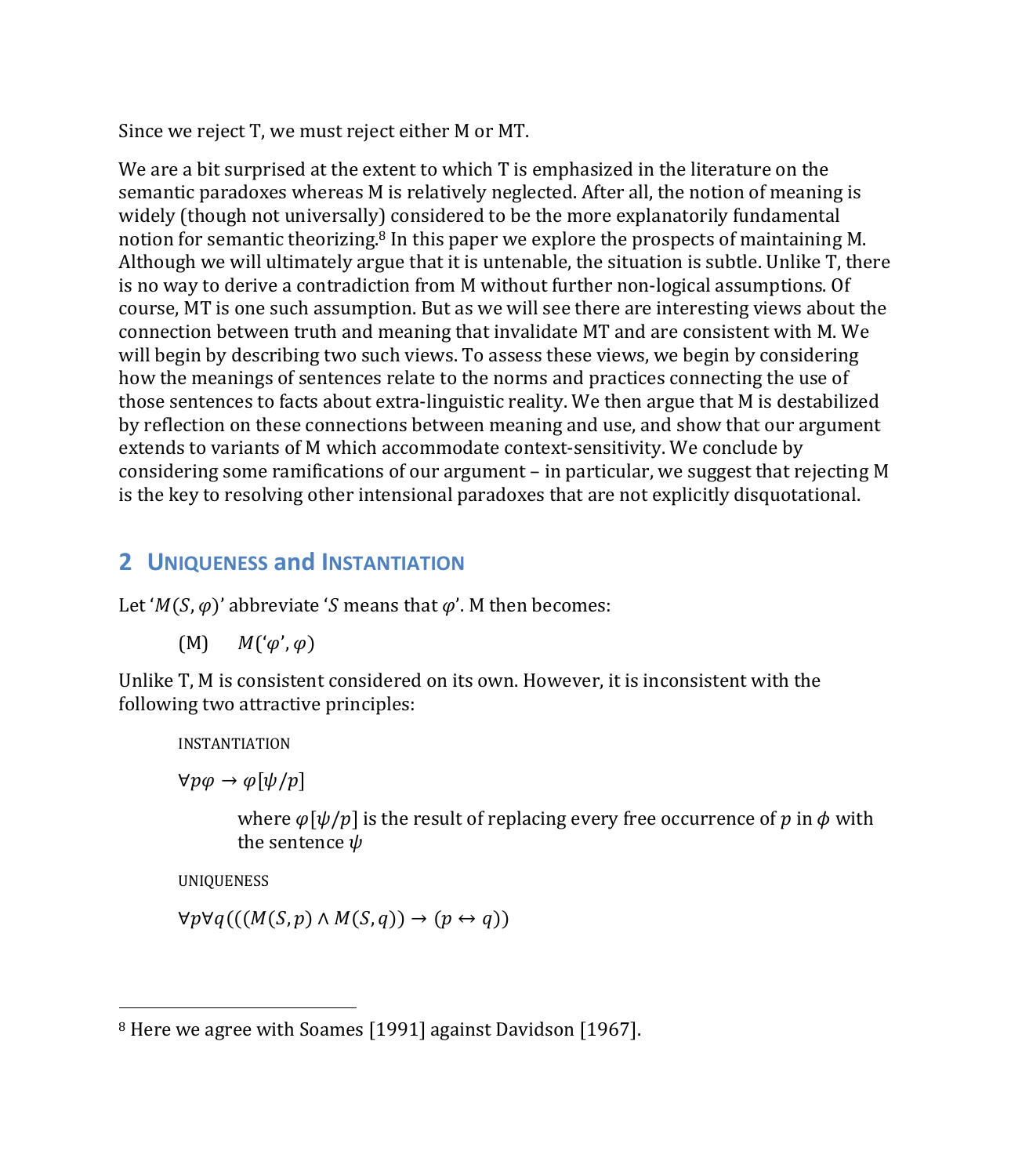Here the bound variable  $p$  takes the place of a sentence, unlike variables in first-order languages (which take the place of singular terms).<sup>9</sup> Despite this difference, INSTANTIATION is no less compelling than its more familiar first-order counterpart  $\forall x \varphi \rightarrow \varphi[a/x]$  (for  $a$  an individual constant and  $x$  an individual variable), which is an axiom schema of first-order logic. Note that, given the duality of ∀ and ∃, INSTANTIATION is equivalent to the perhaps even more intuitively compelling schema:  $\varphi[\psi/p] \rightarrow \exists p\varphi$ . The simplest instances of this schema, for  $\phi = p$ , is  $\psi \rightarrow \exists pp$ : if  $\psi$ , then something is the case.<sup>10</sup> Although we will pronounce sentences like  $\exists pp$  as 'something is the case', this is merely a gloss, and the sentence it abbreviates nowhere contains any expression corresponding to 'is the case'.

To derive a contradiction from M, INSTANTIATION, and UNIQUENESS, consider the sentence  $L^*$  =  $\forall p(M(L^*, p) \rightarrow \neg p)'$ . Suppose, as M requires, that  $L^*$  means that everything it means is not the case. Either (i) everything it means is not the case, or (ii) something it means is the case. It can't be the former, since (i) itself is meant by  $L^*$ , and so (by INSTANTIATION) would have to not be the case if it were the case, which is a contradiction. So there is something  $L^*$  means that is the case. And since it means (i), which is not the case, it both means something that is the case and means something that is not the case (by INSTANTIATION), contradicting UNIQUENESS. A formal version of this argument is given in a footnote.11

<sup>10</sup> Here and elsewhere, we omit quotes where there is no danger of confusion.

<sup>11</sup> M, INSTANTIATION, and UNIQUENESS are classically inconsistent given the existence of  $L^*$ :

1. 
$$
M(\forall p(M(L^*, p) \to \neg p) \land \forall p(M(L^*, p) \to \neg p))
$$
 [M]

- 2.  $L^* = \forall p(M(L^*, p) \rightarrow \neg p)'$ . [fact about the identity of  $L^*$ ]
- 3.  $M(L^*, \forall p(M(L^*, p) \rightarrow \neg p))$  [1, 2 Leibniz's Law]
- 4.  $\forall p(M(L^*, p) \rightarrow \neg p) \rightarrow (M(L^*, \forall p(M(L^*, p) \rightarrow \neg p)) \rightarrow \neg \forall p(M(L^*, p) \rightarrow \neg p))$ [INSTANTIATION]
- 5.  $\neg \forall p(M(L^*, p) \rightarrow \neg p)$  [3, 4]

<sup>9</sup> See Prior [1971] for a defense of the intelligibility of this kind of quantification into sentence position. Note that we are not here endorsing Prior's further nominalist position that there are no such abstract objects as propositions, and readers who prefer to theorize in terms of an ontology of propositions can modify the discussion below accordingly; see note 14.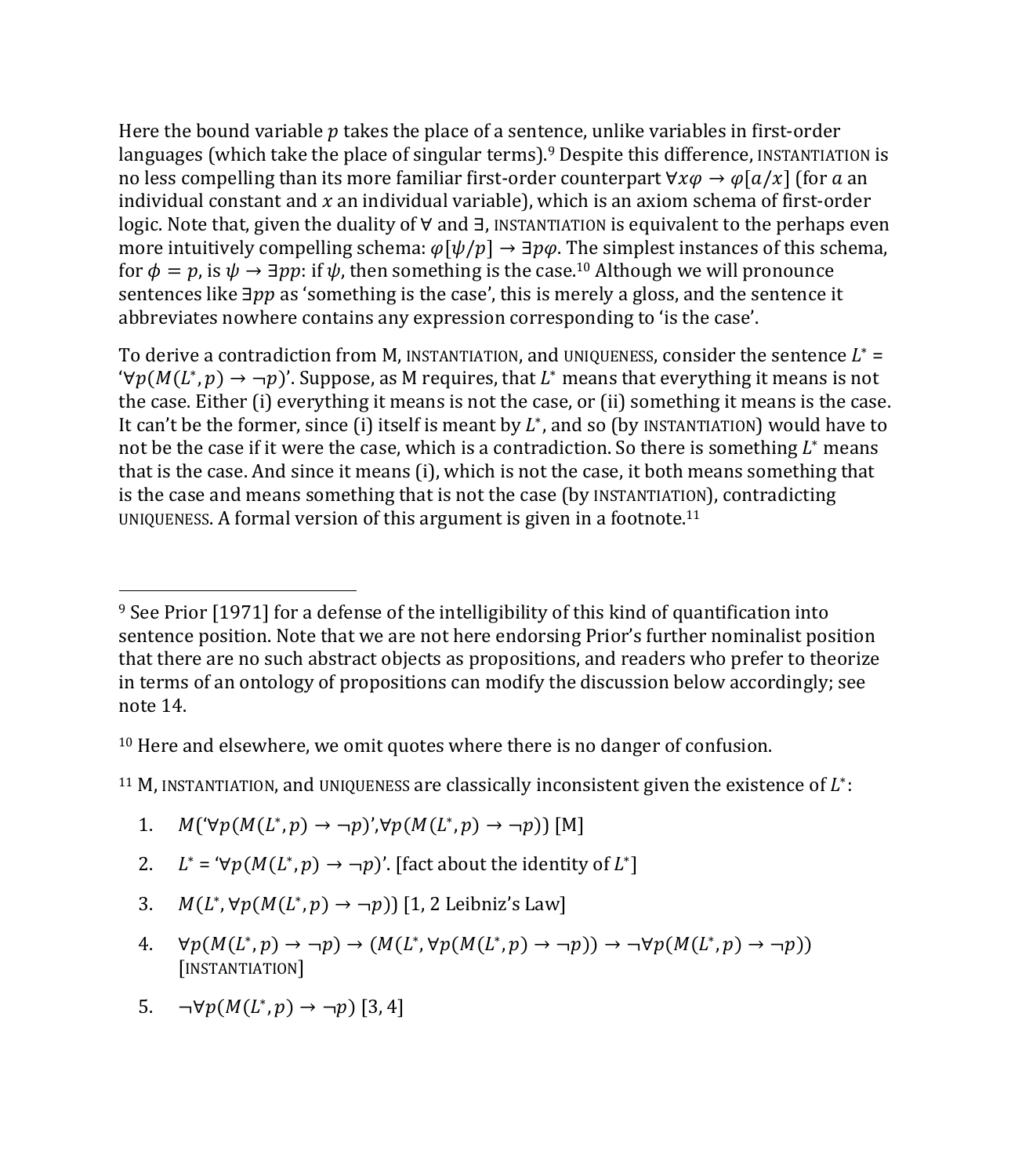This argument is diagnostically valuable, since it shows how M leads to inconsistency given plausible principles about meaning and generality without taking a detour through the notion of truth (as the argument from M and MT to a contradiction via T does). It also suggests two different ways of thinking about the semantic profile of  $L^*$  that are consistent with the relevant instance of M. By rejecting UNIQUENESS, we can hold that  $L^*$  means more than one thing, and the things it means are not all materially equivalent. Or, by rejecting INSTANTIATION, we can hold that there is nothing that  $L^*$  means, despite it meaning that everything  $L^*$  means is not the case – we cannot existentially generalize on 'everything  $L^*$ means is not the case'. (Recall the equivalence of universal instantiation and existential generalization noted above.)

To get a feel for these two views, let us reconsider MT in light of them. We know from the previous section that anyone who accepts M must reject MT. In particular, they must reject the following instance: if L means that L is not true (as M requires), then L is true if and only if  $L$  is not true (a contradiction). This result holds whatever we take truth to be. But it is instructive to consider the details of how MT fails given the not unnatural view that to be true is to mean something that is the case. By an argument parallel to that of the previous paragraph, we can conclude from M and INSTANTIATION that  $L$  means something that is the case and means something that isn't the case, in which case  $L$  is true (despite also meaning something that is not the case). If we instead accept UNIQUENESS and deny that  $L$  means anything, then  $L$  isn't true (despite meaning that it isn't true).

The view that to be true is to mean something that is the case is not the only possible hypothesis about the connection between meaning and truth. For example, one might instead think that for a sentence to be true is for it to mean something that is the case and not mean anything that isn't the case. This hypothesis leaves the situation unchanged in

- 6.  $\forall p \forall q((M(L^*, p) \land M(L^*, q)) \rightarrow (p \leftrightarrow q))$  [UNIQUENESS]
- 7.  $\forall q(M(L^*, \forall p(M(L^*, p) \rightarrow \neg p) \land M(L^*, q) \rightarrow (\forall p(M(L^*, p) \rightarrow \neg p) \leftrightarrow q))$  [6, INSTANTIATION]
- 8.  $\forall q(M(L^*, \forall p(M(L^*, p) \rightarrow \neg p)) \land \neg \forall p(M(L^*, p) \rightarrow \neg p))$  [3,5 vacuous quantification]
- 9.  $\forall q(M(L^*, q) \rightarrow \neg q)$  [7, 8, deduction under quantifiers]
- 10. ⊥ [5, 9, relettering bound variables]

Note again that, while our gloss on this argument used the phrase 'is the case', this is merely an artefact of our way of using English words to pronounce logical notation, since no corresponding expression figures in the above derivation.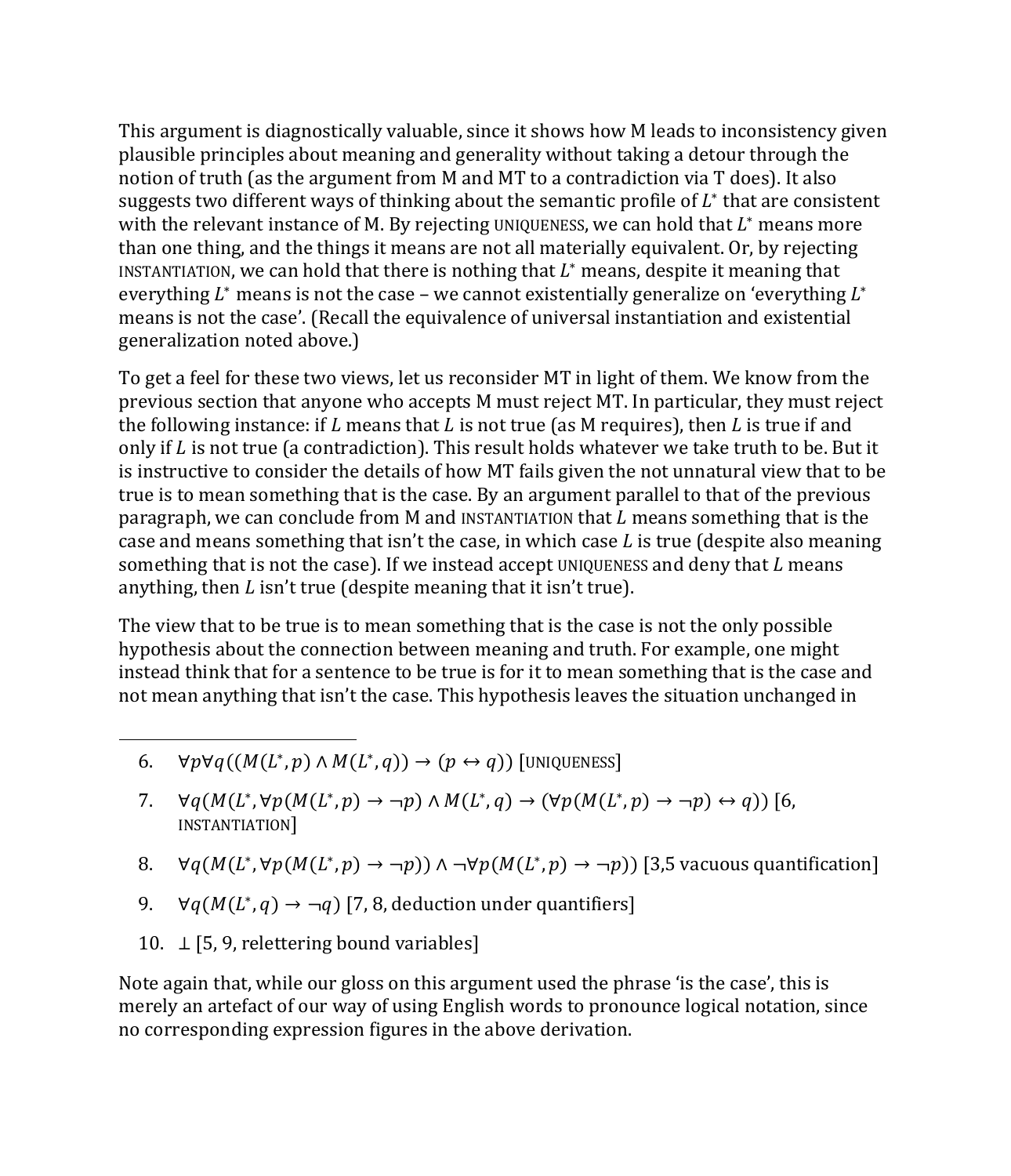many respects: given M, INSTANTIATION still allows us to argue that  $L$  both means something that is the case and means something that is not the case, and there is still the alternative of rejecting INSTANTIATION in order to save UNIQUENESS by denying that  $L$  means anything (while maintaining that  $L$  means that it isn't true). The main change is that  $L$  now comes out untrue whichever strategy is adopted.12

Rejecting UNIQUENESS and rejecting INSTANTIATION both have impressive pedigrees. For views that reject UNIQUENESS, see Slater [1986], Read [2002] (who traces the view back to Bradwardine), Restall [2008], and Dorr [2020]. Rejecting INSTANTIATION can take a number of forms. The one we have been exploring takes its cue from views according to which names of fictional characters obey a positive free logic. Just as on such views 'Pegasus' refers to Pegasus even though there isn't anything that it refers to, likewise we can say that  $\forall p(M(L^*, p) \rightarrow \neg p)$ )' means that  $\forall p(M(L^*, p) \rightarrow \neg p)$ ) even though there isn't anything that

<sup>&</sup>lt;sup>12</sup> One might think that those who reject UNIQUENESS face a further question of which (if either) of these two proposals about the connection between meaning and truth is the right one. But reflecting on the situation we don't find this to be productive question. We think that those who reject UNIQUENESS would do best to bar the word 'true' as a predicate of sentences when doing semantic theorizing and instead theorize directly about which sentences mean which things and which of those things are the case. Note that this recommendation concerns only 'true' as a predicate of sentences, and not its use as a predicate of propositions or of speech acts nor the use of the sentential operator 'it is true that'.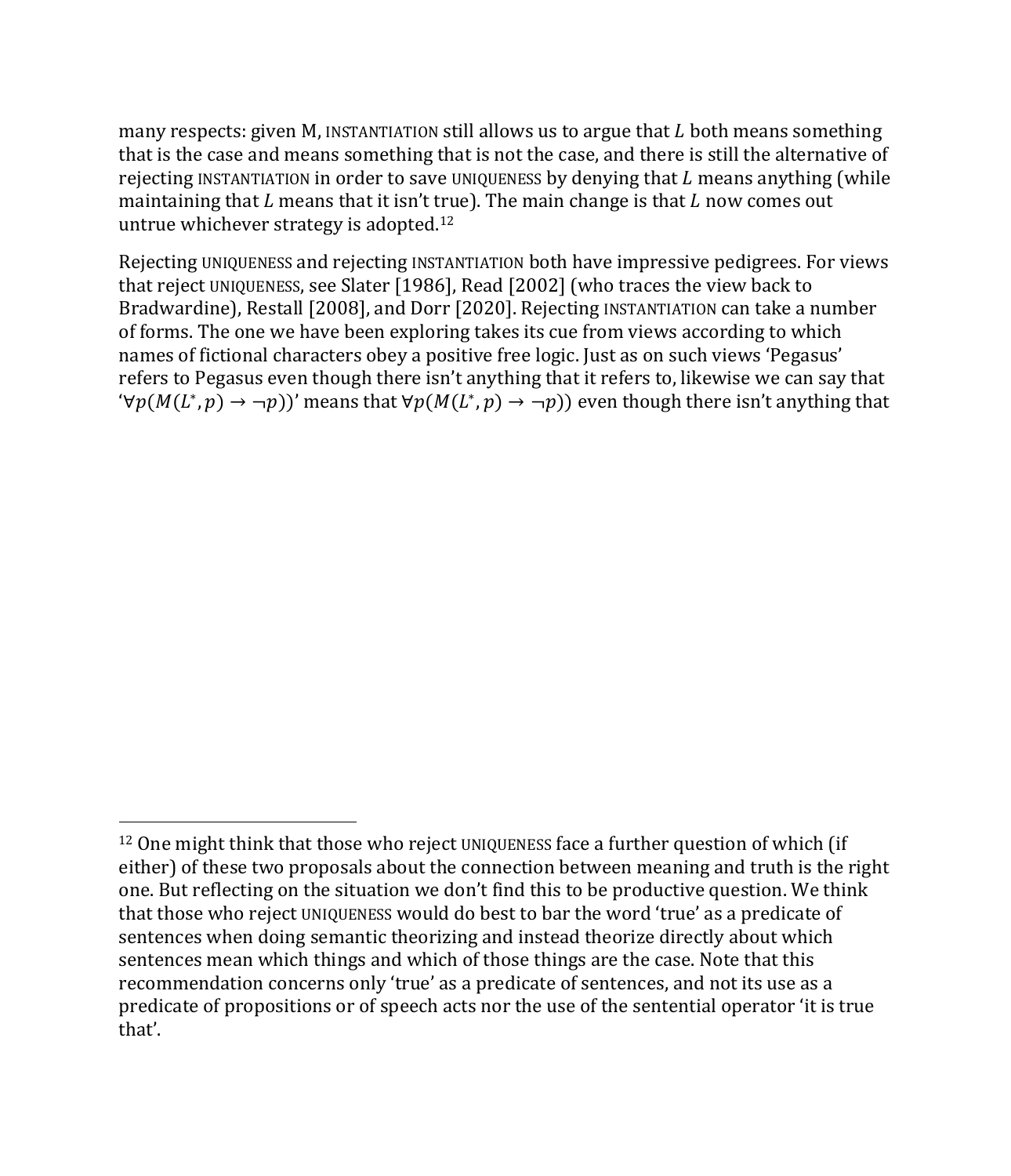it means.13 One version of this proposal, modeled on Russell's [1908] prohibition on impredicativity, weakens INSTANTIATION to the following principle:14

PREDICATIVE INSTANTIATION

 $\forall p \varphi \rightarrow \varphi[\psi/p]$ , where  $\psi$  involves no quantification into sentence position

A very different way of rejecting INSTANTIATION would be to reject the intelligibility of quantification into sentence position. But even those wary of such quantification need some way of generalizing about what sentences mean. The standard way of doing so is to adopt a first-order theory of propositions. Having done so, parallel decision-points arise (see footnote).15 Since quantification into sentence position simplifies our discussion

<sup>14</sup> Note that Russell's view was more complicated, involving a hierarchy of such principles each corresponding to a different quantifier. Kaplan [1995], Tucker and Thomason [2011], Kripke [2011], and Tucker [2018] express sympathy for some version of this approach; see also Bacon *et al.* [2016].

<sup>15</sup> In particular, the following three schemas are inconsistent in classical first-order logic enriched with a term-forming functor 'the proposition that…':

- (E)  $\hat{\varphi}$  expresses the proposition that  $\varphi$ .
- (PT) The proposition that  $\varphi$  is true if and only if  $\varphi$ .
- (U) If S expresses x and S expresses y, then x is true if and only if y is true.

The argument is as before, with  $L^{**} = \exists x(L^{**}$  expresses  $x \wedge x$  is not true)' in place of  $L^*$ .

<sup>&</sup>lt;sup>13</sup> See Bacon [2013b]. Bacon also holds that there is no such thing as Pegasus ( $\neg \exists x(x = 1$ Pegasus)). Spotting ourselves an analogue  $\approx$  of identity in sentence position (see Rayo [2013] and Dorr [2016]), proponents of the view under consideration might likewise hold that  $\neg \exists p(p \approx \forall p(M(L^*, p) \rightarrow \neg p))$ . But this is not the only option. A different model for INSTANTIATION-failures are cases of quantification into opaque contexts. According to the orthodox treatment in Kaplan [1968], for all x and y, if  $x = y$ , then the ancients knew that x is visible at night if and only if they knew that  $y$  is visible at night; yet, while Hesperus = Phosphorus and the ancients knew that Hespeus is visible at night, they didn't know that Phosphorus is visible at night. Universal instantiation fails despite there being such a thing as Hesperus/Phosphorus. Opacity-induced INSTANTIATION-failues are invoked by Bacon [forthcoming] as a response to the intensional paradoxes discussed in section 7 and by Goodman [2017] as a Fregean response to Russell's paradox of structured propositions.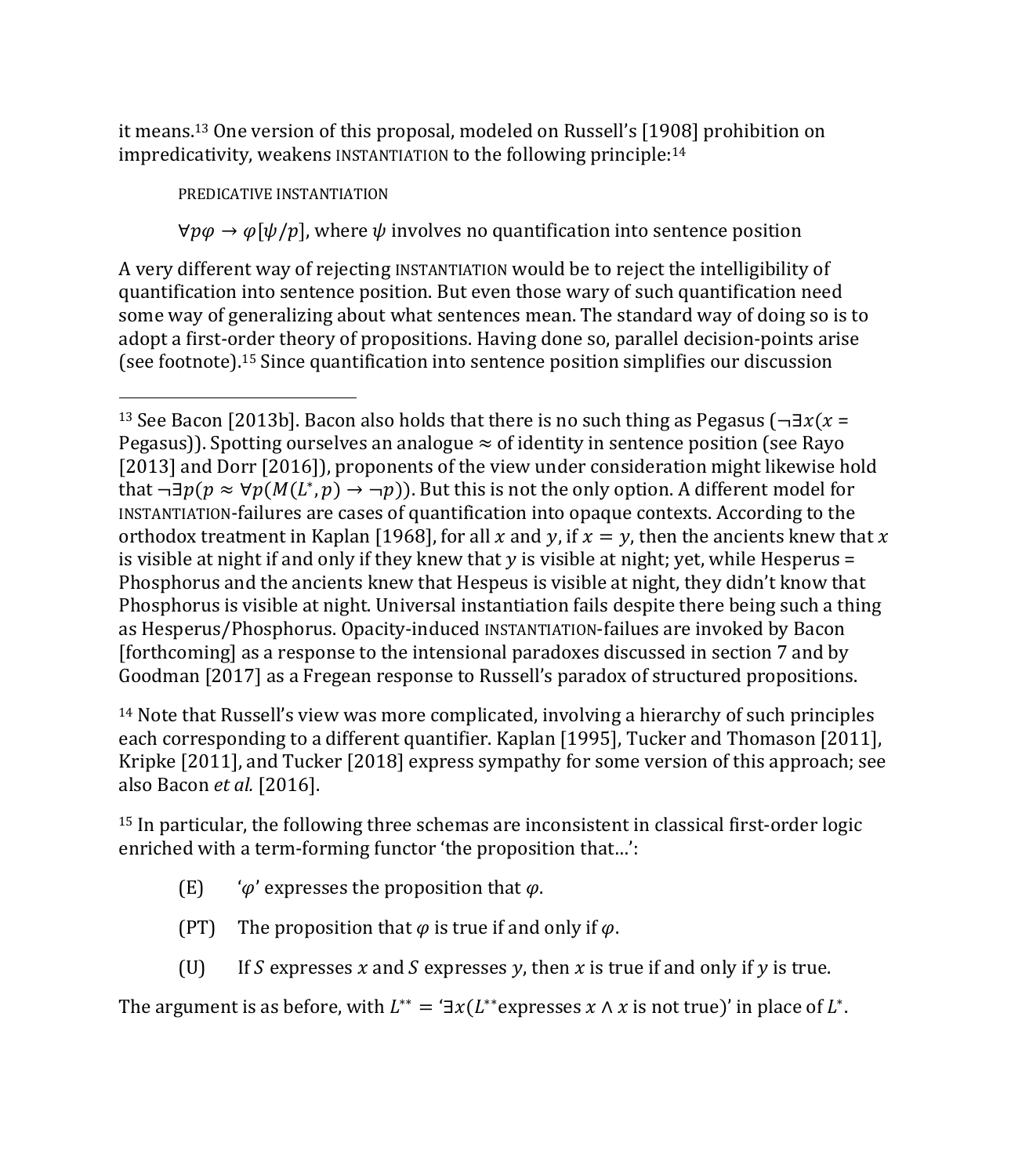without loss of generality, transposing our argument into the idiom of a first-order theory of propositions is left as an exercise for the reader suspicious of such quantification.

Before moving on, let us briefly compare the of INSTANTIATION-rejecting position sketched above, which accepts M and so rejects MT, with the perhaps more familiar position that accepts MT and INSTANTIATION and rejects the  $L$ -instance of M on the grounds that  $L$  doesn't mean anything. The puzzle for the more familiar view is that, according to it,  $L$  is not true, yet in stating this fact its proponents utter  $L$  itself. Why, by their own lights, are they doing this, if the sentence doesn't mean anything? We don't want to get into the various ways in which proponents of such views might respond to this challenge (for example, by postulating some sort of context-sensitivity in  $L$ ). Instead, we want to emphasize that proponents of the INSTANTIATION-denying view that accepts M have an answer to the challenge of explaining why they utter  $L$  that is not available to the M-denying theorist who asserts L; they can say that they utter L to assert that L isn't true, and they succeed because L means that L isn't true (despite there being nothing that it means).<sup>16</sup> The availability of this kind of explanation makes the view especially intriguing.17

<sup>16</sup> This feature of the view highlights that we are understanding M so that substituting L for  $\varphi$  yields an instance of it even if L doesn't mean anything. (This instance may mean something even if L doesn't.) The view that, for any  $\varphi$  that means something, the corresponding instance of M is true, but the  $L$ -instance of M is not true because  $L$  doesn't mean anything, is beyond the scope of this paper. Note, however, that weakening M to "if ' $\varphi'$  means something, then ' $\varphi'$  is true if and only if  $\varphi'$ , combined with MT, is vulnerable to the revenge argument in Bacon [2015]: the theory, if consistent, will prove that some of its theorems don't mean anything.

<sup>17</sup> There is a very different kind of INSTANTIATION-denying response, unlike the one we have been considering so far, which does not involve uttering  $L$  (or accepting any sentence while simultaneously holding that the sentence means nothing that is the case). Assuming (as above) that to be true is to mean something that is the case, this response holds that, in addition to meanings that  $L$  isn't true,  $L$  means something, and everything  $L$  means is materially equivalent to L being true:  $M(L, \neg true(L)) \wedge \exists p M(L, p) \wedge \forall p (M(L, p) \rightarrow (p \leftrightarrow p)$ 

Note that, unlike T, PT is perfectly consistent: for example, it holds if propositions are identified with the sets of possible worlds in which they are true. Since on that view propositions are not structured like sentences, no analogue of Gödel's diagonal lemma can be used to argue against PT. Moreover, Russell [1903: §500] showed that the claim that propositions are structured like sentences generates paradoxes independently of PT; see Goodman [2017] and references therein for discussion.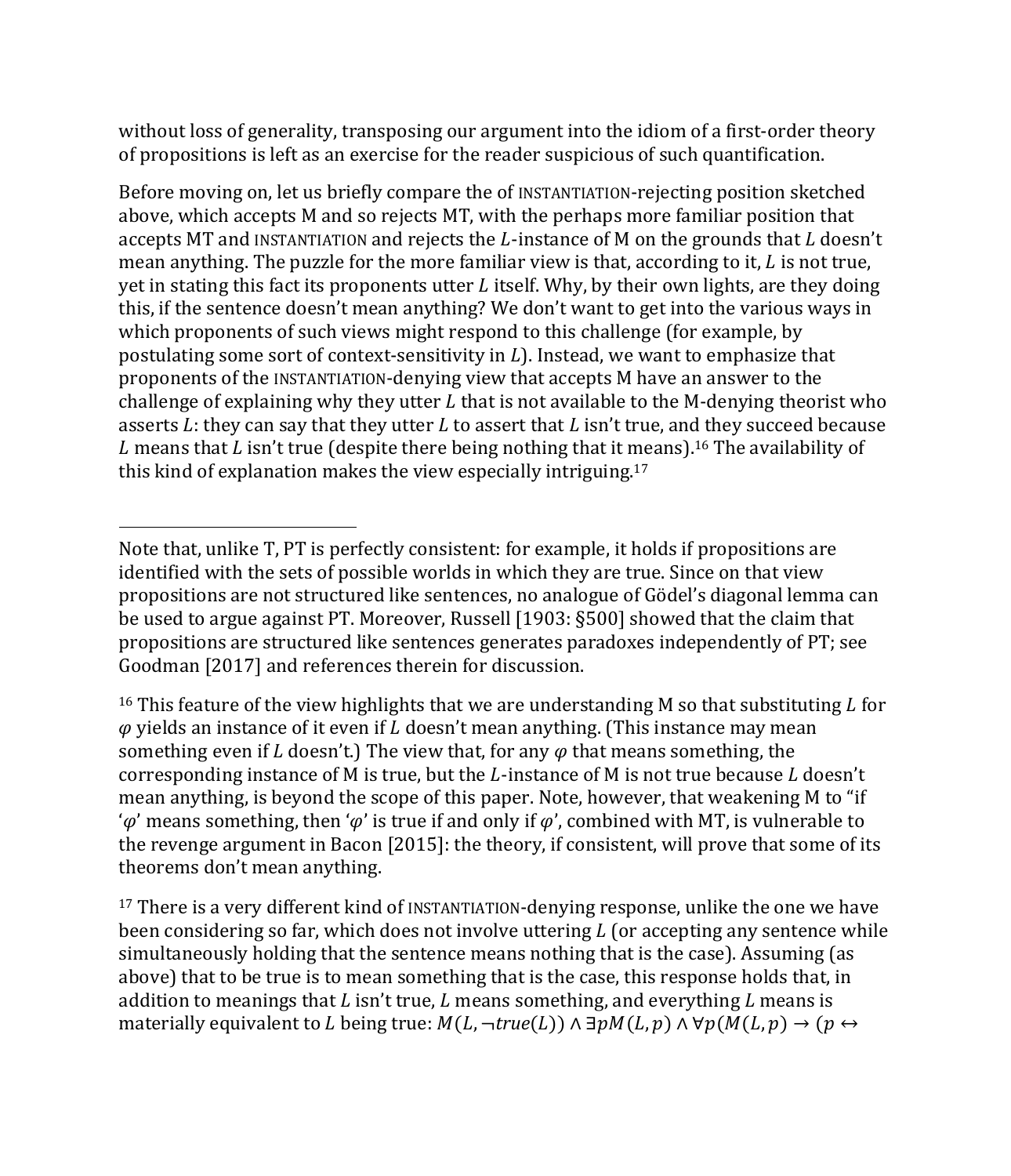#### **3 Meaning and assertion**

We are social creatures. We share our knowledge by saying things to one another, and this involves the use of language. Perhaps the most central constraint on semantic theorizing is the following principle connecting the use of sentences to communication:

(MA) If A (sincerely) utters S and S means that  $\varphi$  on that occasion of use, then A thereby asserts that  $\varphi$ .

(We will reserve 'assert' and its cognates for indirect speech reports, as in 'John asserted that it was raining' (which could be true because John uttered a German sentence), and 'utters' and its cognates for direct speech reports, as in "John uttered 'It was raining'" (which is true only if John uses a particular English sentence), understood broadly to include the use of sentences in writing.)

Since meaning is a natural social phenomenon, MA ought to be our starting point in assessing schemas like M. By contrast, the dominant way of theorizing about semantic antinomies is to put forward disquotational schemas like T and M as if they were candidate *a priori* axioms. To our mind, this dominant methodology is inappropriate to the contingent and empirical subject matter of natural language semantics – a point we will return to later. For now it suffices to emphasize that everyone should recognize the centrality of MA to a theory of linguistic meaning, whatever one thinks about the status of disquotational schemas.18

<sup>18</sup> This conception of meaning (linking it to what we use sentences to assert) is not uncontroversial; it is denied, for example, by Chomsky [1995] and Pietroski [2017b]. But these authors also deny that sentences' meanings determine truth conditions, and so reject M by rejecting the terms in which it is formulated; see Pietroski [2017a, forthcoming]. Setting aside 'meaning', these authors do not deny the obvious fact that we use sentences to

 $true(L))$ ). This is undoubtedly a strange view. Unlike the view discussed in the main text, it cannot be motivated on the grounds that 'means' is opaque (see note 12), since any analogue of identity in sentence position surely implies material equivalence (see Bacon and Russell [2019] and Caie *et al.* [2020]); so  $\forall p(p \approx \neg true(L) \rightarrow (p \leftrightarrow \neg true(L))$ , and hence, according to the view under consideration,  $\neg \exists p (p \approx \neg true(L) \land M(L, p))$ . The view also arguably fails to capture the intended force behind the idea of unique meaning, since it requires rejecting the schema STRONG UNIQUENESS:  $\forall p_1 ... \forall p_n ((M(S, \phi) \land M(S, \psi)) \rightarrow \phi \leftrightarrow$  $\psi$ ). It is unclear whether the fact that the proposal allows that every sentence means something compensates for these oddities.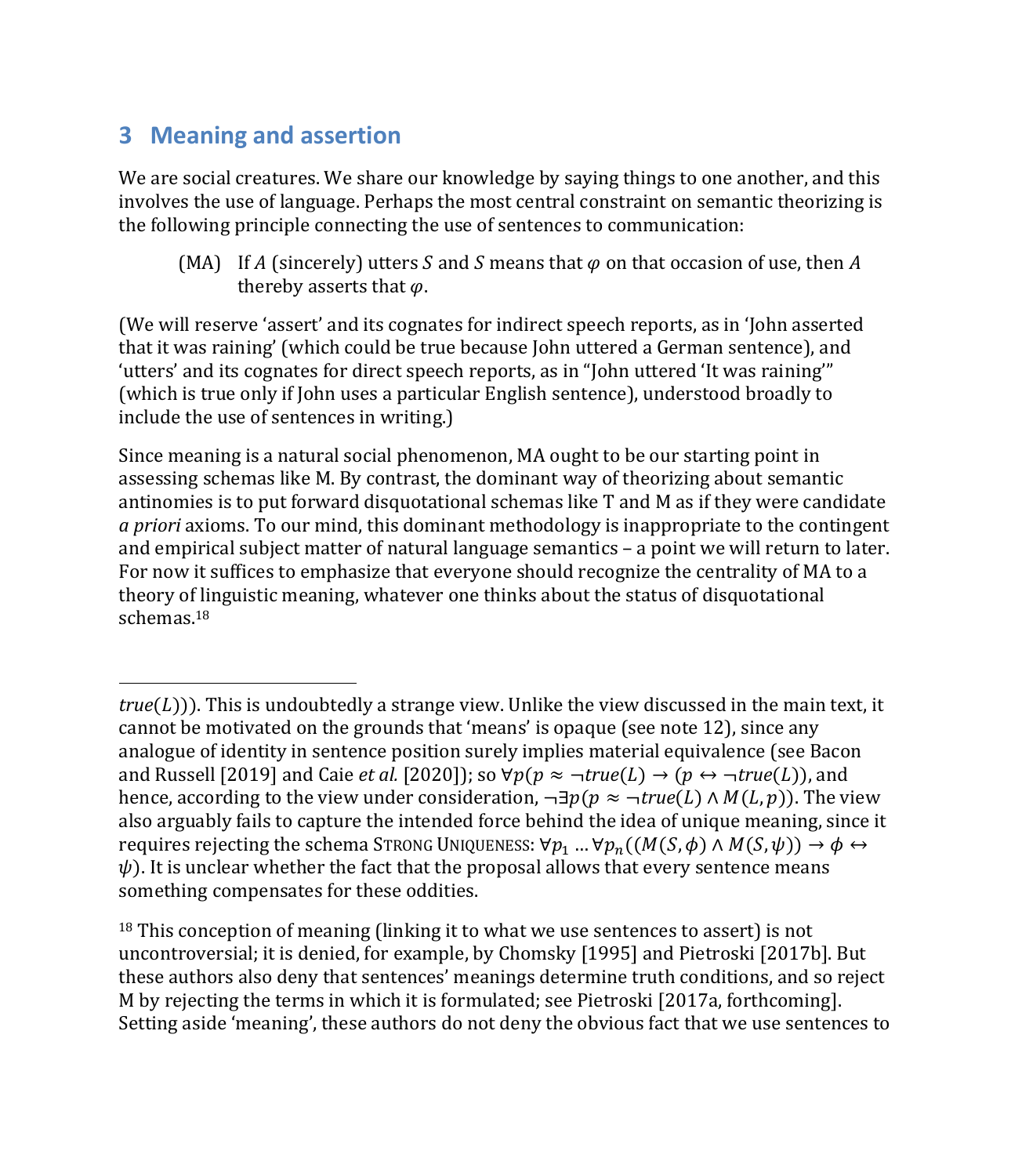#### **4 Norms on assertion**

One shouldn't speak falsely. How this platitude is best understood is controversial, but it should not be controversial that there is some important sense in which our linguistic behavior is governed by it. We shall regiment it as follows:

(PA) A properly asserts that  $\varphi$  only if  $\varphi$ .<sup>19</sup>

Not much will turn on the exact details of how proper assertion is understood – for present purposes, we can leave the precise normative force of propriety fairly open. We are also not claiming that PA is in any sense 'constitutive' of assertion – for example, perhaps fully proper assertion requires *knowledge* of what one asserts (in which case PA would follow from the fact that one can only know something if it is the case); see Williamson [2000].

As discussed above in connection to MA, the primary function of uttering declarative sentences is to make assertions. We can thereby assess utterances for propriety in a way that is parasitic on the propriety of the assertions they constitute. In particular:

(PU) If in sincerely uttering S A thereby asserts that  $\varphi$ , then S is properly uttered only if A properly asserts that  $\varphi$ .

Combining MA, PA and PU, we arrive at the following schema linking meaning with the propriety of utterances:

**PROPRIETY** 

If S means that  $\varphi$ , then S is properly uttered only if  $\varphi$ .

This principle is highly plausible on its face independently of its derivability from MA, PA and PU. It will be the main premise of our argument against M.

make assertions. We argue against disquotational schemas about what we use sentences to assert in section 8.

 $<sup>19</sup>$  This principle, governing only assertions that are actually made, should not be confused</sup> with the principle that it is assertable that  $\varphi$  only if  $\varphi$ . That principle is arguably false: for example, even no assertions are ever made, that at least one assertion is made may still be assertable, since, had it been asserted, it would have been the case.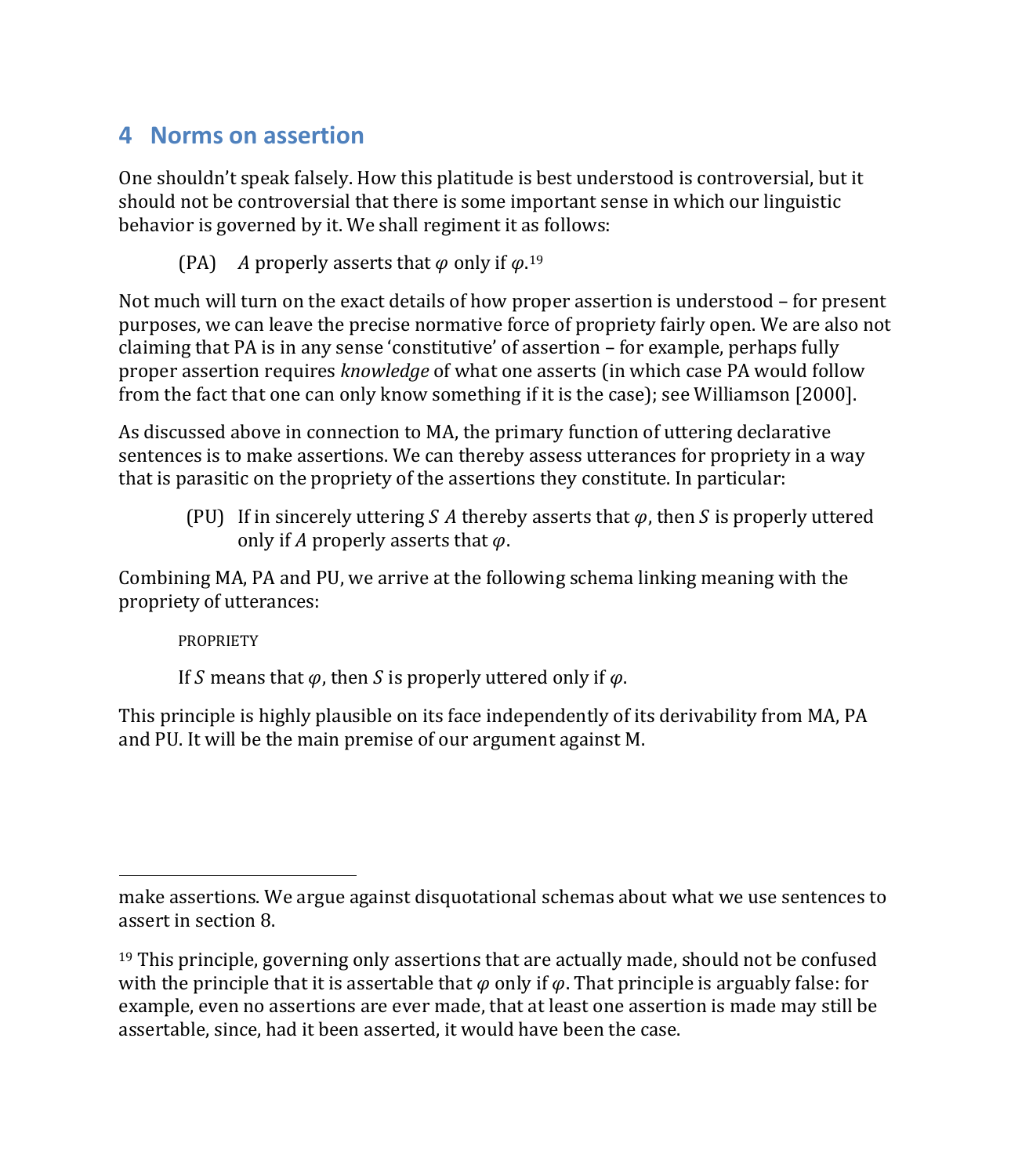### **5 Against M**

Those who accept M and PROPRIETY are committed to the following disquotational schema governing the propriety of utterances:

(DP) ' $\varphi$ ' is properly uttered only if  $\varphi$ .

But accepting DP puts them in an awkward position.

Consider the instance of DP obtained by replacing both occurrences of  $\varphi$  with the sentence  $\alpha$  = ' $\alpha$  is not properly uttered':

(3)  $\alpha$  is not properly uttered' is properly uttered only if  $\alpha$  is not properly uttered.

By Leibniz's law, we obtain:

(4)  $\alpha$  is properly uttered only if  $\alpha$  is not properly uttered.

from which it classically follows:

(5)  $\alpha$  is not properly uttered.

But 5 is  $\alpha$  itself. This reveals the combination of PROPRIETY and M (and classical logic) to be untenable.

Here is one way to dramatize the problem. If it were proper for us to accept both PROPRIETY and M, then it would be proper to utter  $\alpha$ , since  $\alpha$  is an immediate consequence of those schemas (as demonstrated by the above derivation) and there is nothing improper in drawing out the immediate consequences of things you properly accept. We have also just shown that, if  $\alpha$  means that  $\alpha$  is not properly uttered, then  $\alpha$  is not properly uttered. So, given the acceptability of PROPRIETY (which we will not question), M is not acceptable if  $\alpha$ means that  $\alpha$  is not properly uttered. Since those sympathetic to M think that, if it is acceptable, then  $\alpha$  means that  $\alpha$  is not properly uttered, their combination of commitments is unstable.20

<sup>&</sup>lt;sup>20</sup> One could conceivably maintain that M – and hence its instance ' $\alpha$  means that  $\alpha$  is not properly uttered' – is acceptable while, in light of our argument, denying that  $\alpha$  means that  $\alpha$  is not properly uttered. Such a view would be bizarre, but it is crucial to realize that it is not inconsistent. It could even be reasonably believed by a non-native English speaker who, without knowing what the English word 'means' means, believed on the basis of testimony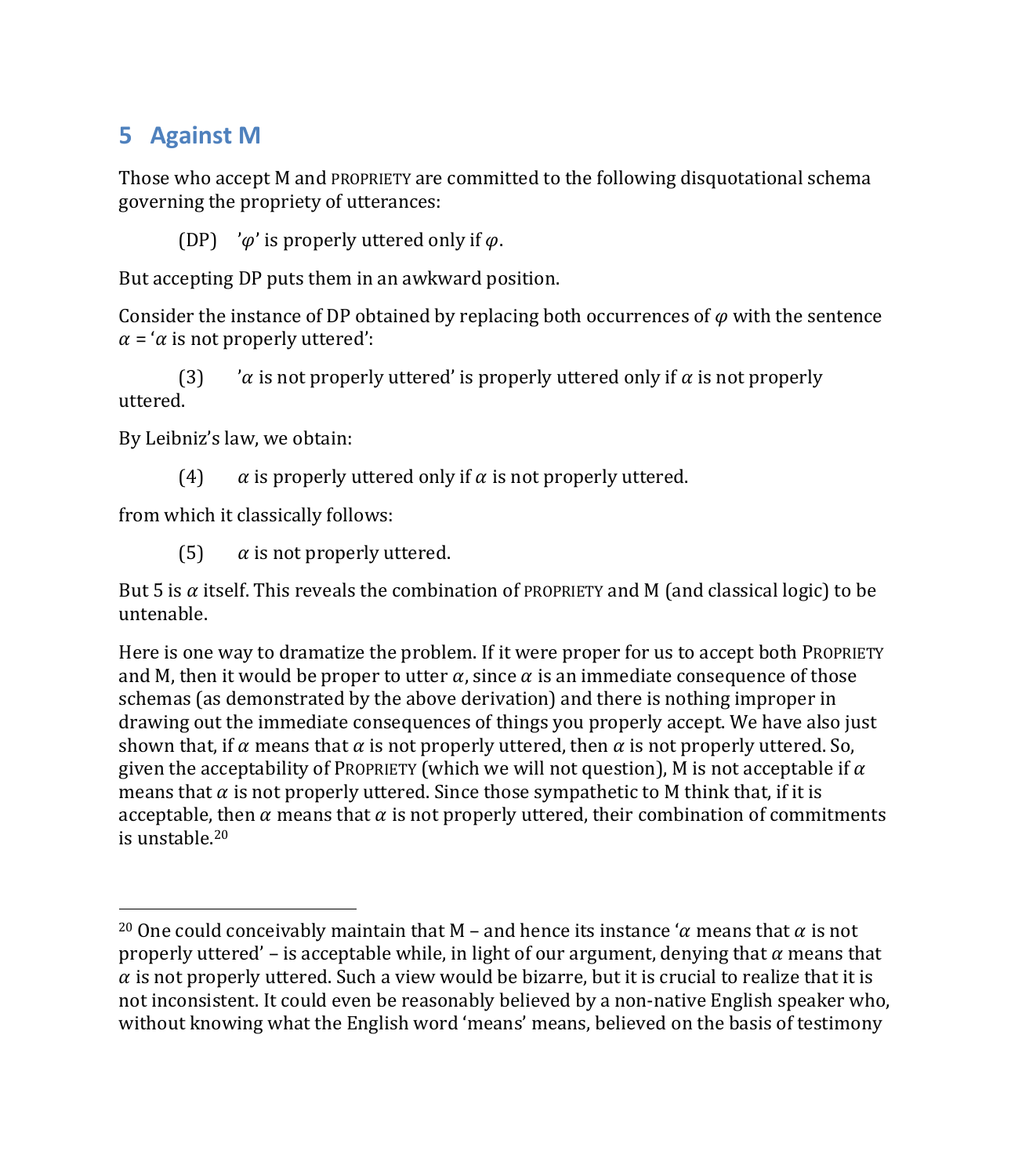A second problem concerns not the acceptability of the schema M, but merely the claim that  $\alpha$  means that  $\alpha$  is not properly uttered. A consequence of this claim is that  $\alpha$  is not properly uttered. This seems like an interesting fact, worth expressing, and one that readers of this paper ought to be able communicate to their friends. But how are they to do it? The first sentence that comes to mind for them to use is ' $\alpha$  is not properly uttered', but since this sentence is  $\alpha$ , it cannot be properly asserted. One could instead assert some distinct but trivially equivalent sentence, such as 'It is not the case that  $\alpha$  is properly asserted.' But it doesn't feel like such a gimmick should be necessary for properly expressing this fact. We can turn this feeling into an argument by noting that substituting 'trivially equivalent to something properly uttered' in the principles invoked above does little to diminish their appeal and would prevent the gimmick from working. Though not a formal inconsistency, this awkwardness is a strong reason to reconsider the view that  $\alpha$  means that  $\alpha$  is not properly uttered.

### **6 A belief norm**

Some people of a more internalist bent will object to factive norms on assertion like PA. They will prefer norms couched in terms of what agents (perhaps justifiably) believe, such as:

(PA<sub>B</sub>) A properly asserts that  $\varphi$  only if A believes that  $\varphi$ .

Friends of M might hope that replacing PA with PA*<sup>B</sup>* will block the argument of the previous section. But this hope is mistaken.

By reasoning parallel to that of the previous section, it is clear that MA, PA*B*, PU and M classically entail:

(DP<sub>B</sub>) If A properly utters ' $\varphi'$ , then A believes that  $\varphi$ .

Our argument now turns on the sentence  $\beta = A$  does not believe that A properly utters  $\beta'$ . To simplify our argument, we introduce the following abbreviations:

 $p: = A$  properly utters  $\beta$  $B\varphi$ : = A believes that  $\varphi$ .

that M was an acceptable schema. But we will set this view aside for the remainder of the paper, since we don't imagine anyone will be inclined to maintain it.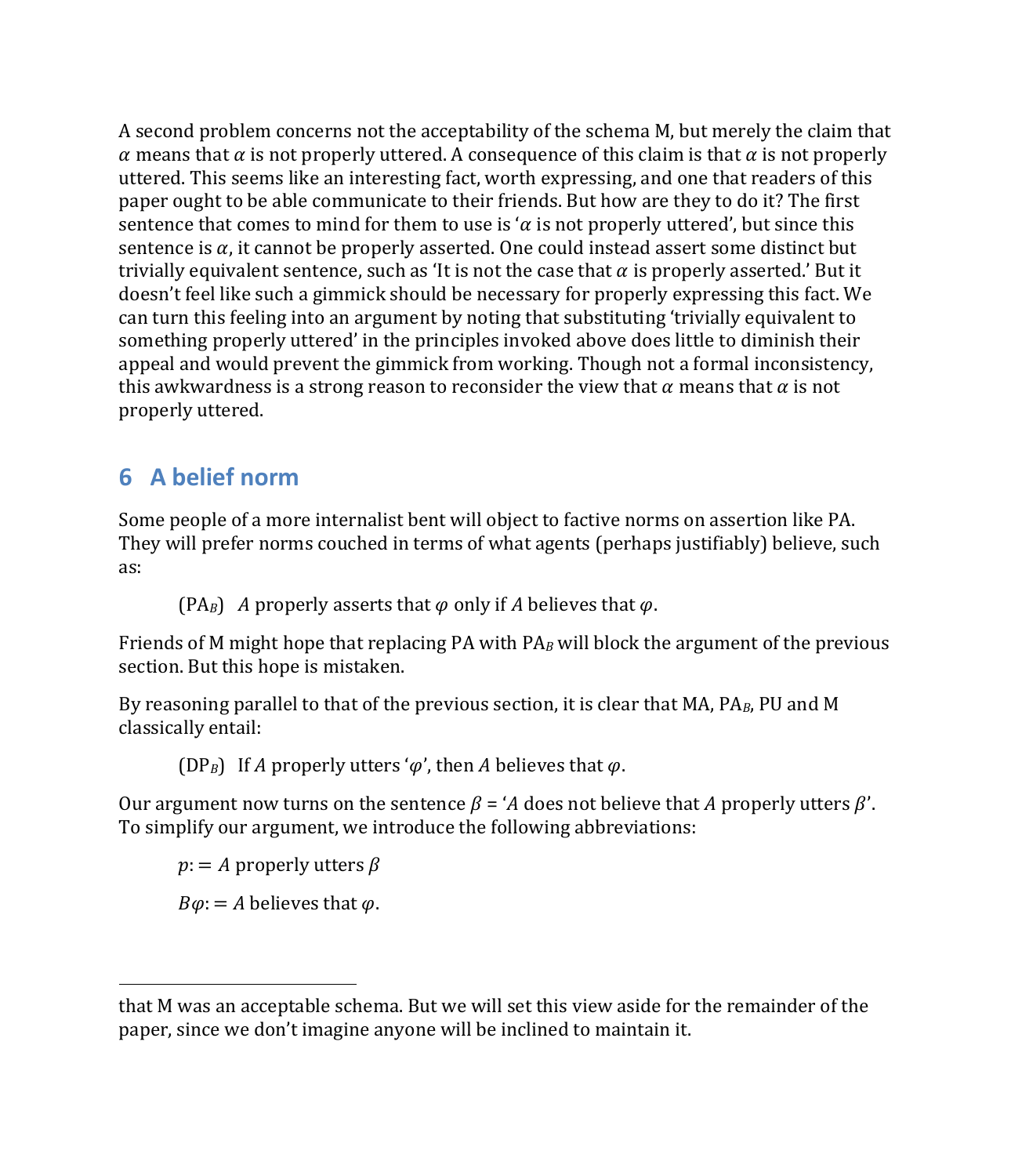Now consider the instance of DP<sub>B</sub> obtained by replacing the schematic sentence letter  $\varphi$ with  $\beta$ :

$$
(6) \qquad p \to B \neg Bp.
$$

We now argue as follows:

- $(B(p \rightarrow B \rightarrow B))$
- (8)  $B(p \rightarrow B \rightarrow Bp) \rightarrow (Bp \rightarrow BB \rightarrow Bp)$
- (9) So,  $Bp \rightarrow BB \rightarrow Bp$  (from 7,8)
- $(10)$   $BB \neg Bp \rightarrow B \neg Bp$
- $(11)$   $B \neg Bp \rightarrow \neg Bp$
- (12) So,  $Bp \to \neg Bp$ . (from 9,10,11)
- $(13)$  So,  $\neg Bp$ . (from 12)

Premises (7), (8), (10), and (11) are justified as follows, on the hypothesis that *A* is a proponent of M who accepts PA*B*. Since they are committed to DP*B*, and hence its instance (6), we may assume that they believe it, which gives us (7). Assuming their beliefs are closed under modus ponens gets us (8). (10) is justified by the thought that such a person needn't be mistaken about what she believes, and (11) by the thought that such a person needn't be mistaken about what she doesn't believe – at least in this particular instance.

Since (13) is  $\beta$  itself, we have a version of the tension from the previous section. Suppose A, our internalist proponent of M, is following along with the above argument. In accordance with DP<sub>B</sub>, they think that they properly utter  $\beta$  only if they believe that they do not believe that they properly utter  $\beta$ . And in following along, they end up uttering  $\beta$ . Yet it follows from things they accept that they don't believe that they have properly uttered it. Since they needn't be bizarrely alienated from or pessimistic about their own utterances, the natural conclusion is they are mistaken in having the relevant theoretical commitments.

This completes our argument against M.

#### **7 Intensional paradoxes**

There are a number of so-called 'intensional' paradoxes that, although they have a similar flavor to the semantic paradoxes, depart from them in not explicitly appealing to disquotational schemas or to properties of linguistic expressions. Here is not the place to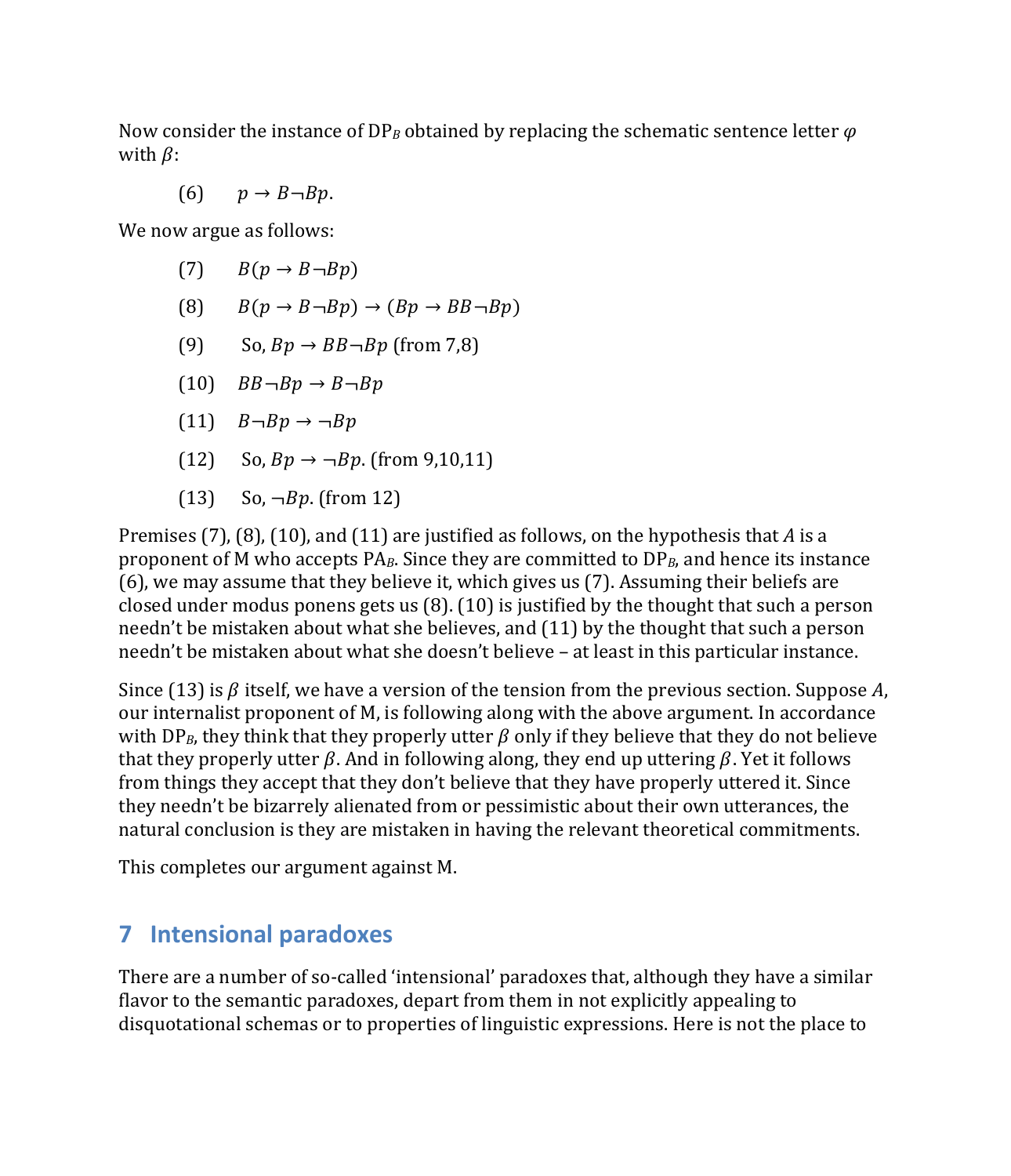discuss these paradoxes in any detail. But we do want to suggest that, at least in many cases, the feeling of paradox is rooted in a tacit appeal to a disquotational principle like M. As in the case of the explicitly semantic paradoxes, we want to suggest that the solution is to give up M.

Consider the paradox of someone who asserts that they are asserting something that is not the case. By reasoning parallel to that of section 2, classical logic and INSTANTIATION allow us to conclude that any such person both asserts something that is the case and asserts something that is not the case. That such a conclusion follows by logic alone is shocking indeed, especially since, unlike the semantic paradoxes, there is no disquotational premise used in the derivation.<sup>21</sup> They also have nothing in particular to do with assertion – the argument goes through just as well for what we think, seem to assert, hope, write down, etc.22

Why, on reflection, do we find this conclusion so puzzling? After all, we don't think there is anything puzzling about the impossibility of a Russellian barber, and the derivation of the above theorem involves formally quite similar reasoning. The reason, we think, is that there seem to be *counterexamples*. Clearly someone unaware of their newly owed massive inheritance could reasonably utter the sentence 'The richest person in the building is asserting something that is not the case' in an attempt to complain about their dishonest wealthy roommate. Surely (the thought goes) they would thereby assert that the richest person in the building is asserting something that is not the case, without thereby asserting anything materially inequivalent to that!

<sup>&</sup>lt;sup>21</sup> See Prior [1961]. The argument is also structurally different from the liar paradox in section 1. It does not involve self-reference, and it isn't doing for what we assert anything like what Gödel's diagonal lemma does for sentences (namely, generating a 'liar' sentence), since the diagonal lemma relies on the fact that sentences are structured such that it makes sense to substitute expressions for variables. By contrast, Prior's argument does not assume that the things we assert (whether understood in terms of quantification into sentence position, as he does, or in terms of an ontology of propositions) have any structure, and it is consistent with the coarse-grained view that these are individuated modally (cf. note 14).

<sup>&</sup>lt;sup>22</sup> There are also set theoretic and plural analogues of the paradox. For the former, see Kripke [2011]. On the latter, imagine someone two (non-distributively) thinks about the plurality of all and only the people who are (non-distributively) thinking about a plurality of people that they are not among. It follows by Priorian reasoning that any such person is thinking about two pluralities of people, only one of which he is a member of.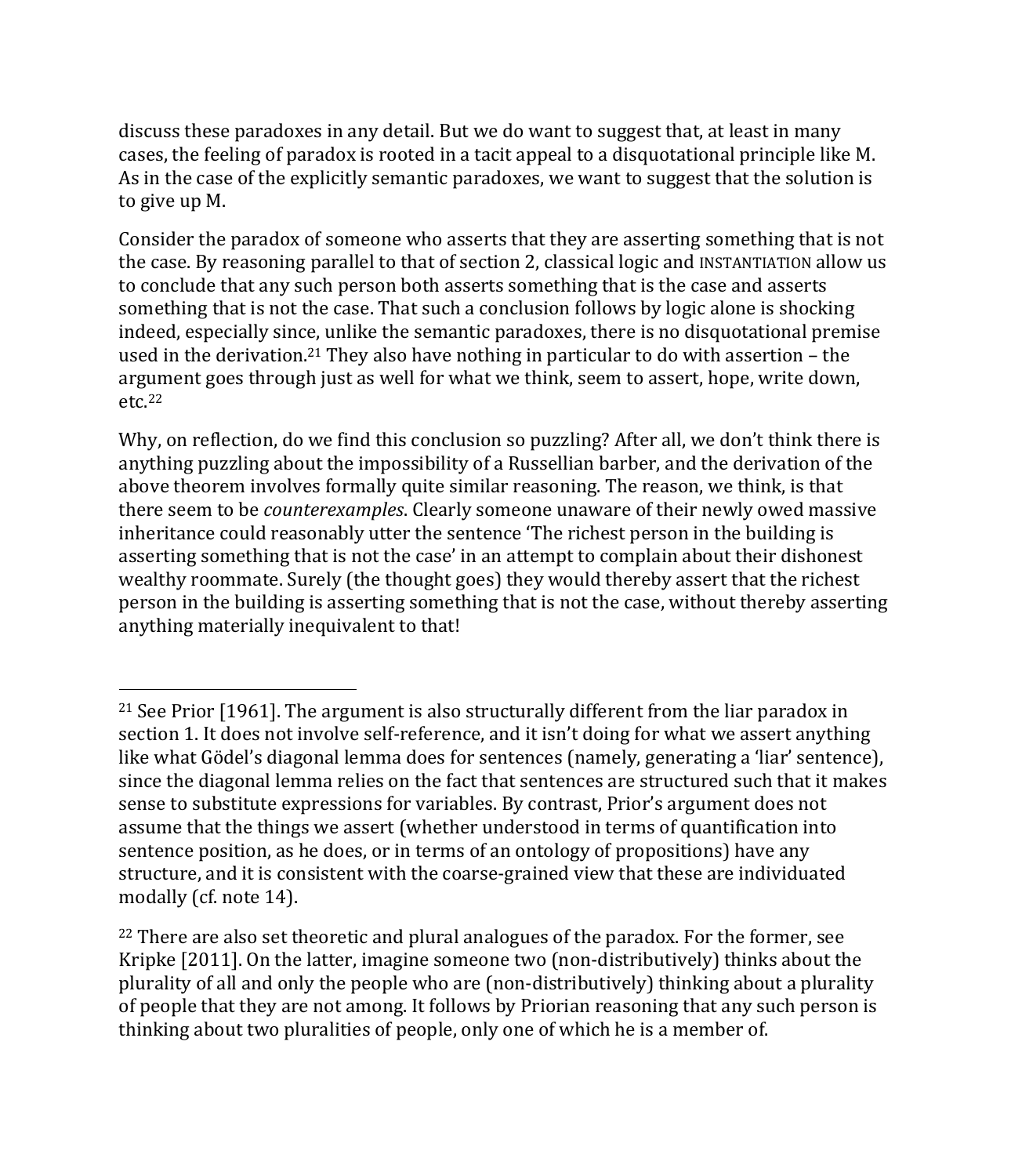But suppose we reject M. Let us grant that our hypothetical heir asserts whatever 'The richest person in the building is asserting something that is not the case' means. Without M, why think that it means that the richest person in the building is asserting something that is not the case? Just as  $L$  provides an example of a sentence containing semantic vocabulary that cannot satisfy  $T$ , likewise INSTANTATION and the analogue of UNIQUENESS for our protagonist's utterance entail that their utterance is a counterexample to M, presumably owing to its intensional vocabulary.

This diagnosis generalizes. The reason it strikes us as possible that certain things could be uniquely asserted/feared/etc., is usually that we imagine someone uttering or subvocalizing a sentence and judging that it could mean the same as the English sentence that appears in the derivation of the surprising limitative result. But without M, we will not be able to disquote the sentence in question, and so will not find any inconsistency between the limitative result and the underlying facts of the thought experiment.

A similar line of thought helps to dissolve the air of paradox surrounding the undefinability of truth. Tarski proved that we cannot introduce into a language with the expressive power to talk about its own sentences (such as English) a predicate that will then be satisfied by all and only the sentences of the language that are true in that language. This might feel constraining: what's to stop us? Surely we can have in mind the property of being true in the relevant language, in which case shouldn't we be able to stipulate that this property be expressed by some new word we introduce into that language? In reply: what makes us so sure that we can single out in thought, say, the property of being true in German? Perhaps, by using the predicate 'is true in German', we can single out whatever property is expressed in English by 'is true in German'. But absent a disquotational principle for expressing, we cannot conclude that this will be the property of being true in German. We recognize that this thoroughgoing rejection of disquotational reasoning is dizzying at first.23 But in our view it offers the most satisfying solution not only to the liar paradox but also to many other paradoxes about what can be said and thought.

It might appear that disquotational reasoning is needed to license our practice of using words introduced by stipulative definition as interchangeable with their definitions – for example, in speeches like 'Let a *flagel* be a flat bagel. So the flagels are all and only the flat bagels.' This would be so if the first sentence is understood as equivalent to the stipulation

 $23$  Bacon [2019] defends a version of this view, on which instances of M are typically false. By contrast, instances of T may typically be true (since there is no contradiction in the schema: if ' $\phi$ ' means that  $\psi$ , then typically  $\phi \leftrightarrow \psi$ ), as may instances of "a' refers to a' (although the Berry paradox suggests that not all of its instances are true).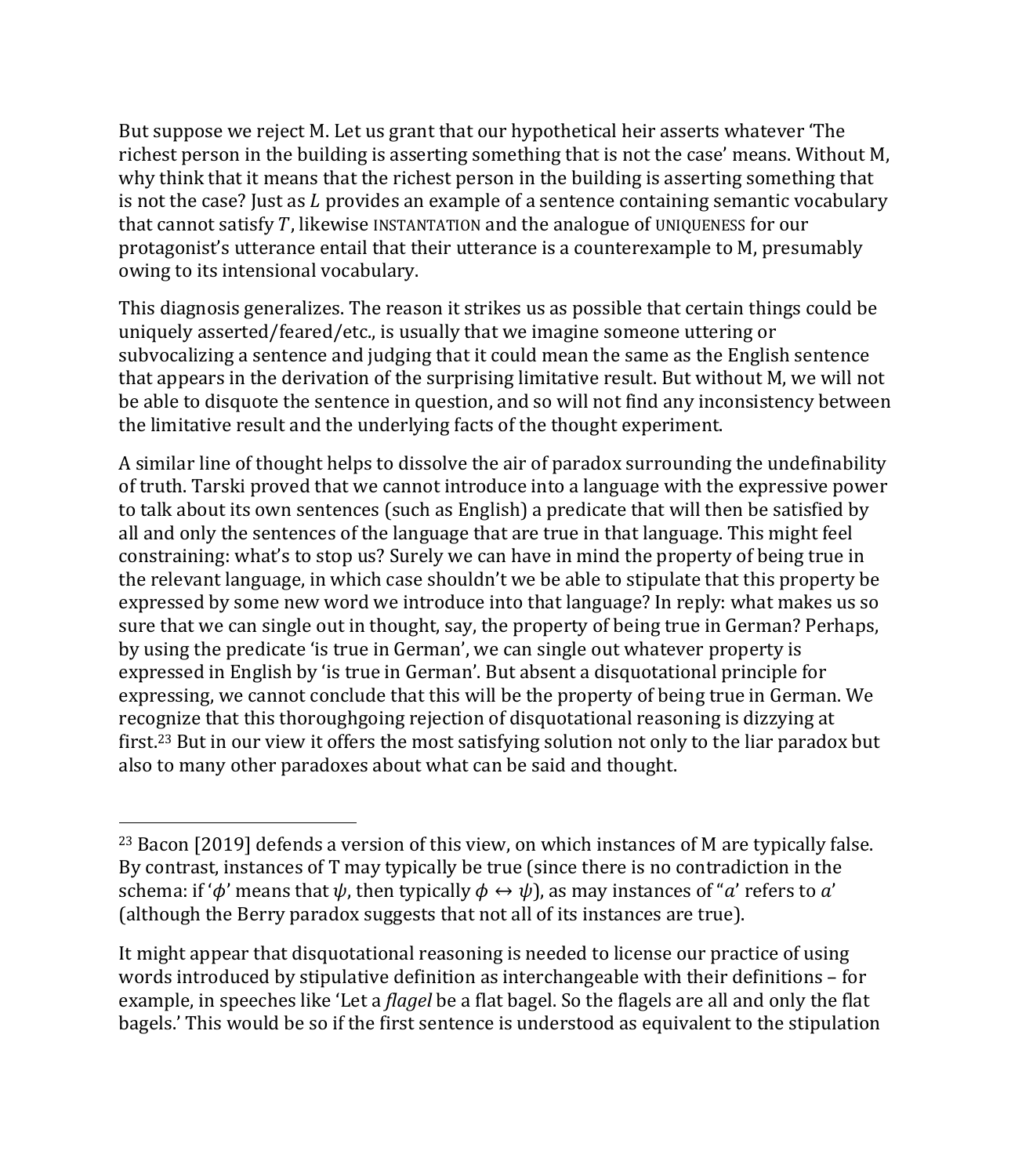# **8 Context sensitivity**

Pretty much every sentence of natural language is context sensitive, in the sense that, consistent with the conventions of the language, it can mean different things on different occasions of use. For example, 'I am hungry' means something about you when uttered by you but not when uttered by someone else. This shows that the bearers of meaning aren't sentences, but rather particular utterances of sentences (or perhaps pairs of sentences and contexts). It would clearly be a disaster to try to disquote the utterances of people in other contexts, who mean different things by their words than you do. For example, speeches like 'John's utterance of "I am hungry" means that I am hungry' are not in general true unless the person referred to by 'John' is the one making the speech.

Considerations of context sensitivity might seem to call into question the appropriateness of disquotational principles altogether. But that reaction is too quick, since when it is John (the referent of 'John') himself who makes the disquotational speech above, the speech regains its intuitive plausibility. More generally, while disquotational attributions of meanings to utterances are not always acceptable, they are at least *prima facie* acceptable in the special case where the attribution is made in the same context as the utterance itself.24 In this section we will consider how our arguments apply to disquotational principles modified to take account of context-sensitivity.

Relativizing to contexts (understood, roughly, as circumstances in which utterances are made) in the way suggested above does nothing to help the disquotationalist about truth, since the sentence  $L_i = L_i$  is not true in this context' renders the modified schema  $T_i$ (below) classically inconsistent for the same reasons that  $L$  renders  $T$  inconsistent.

 $(T_i)$  ' $\varphi$ ' is true in this context if and only if  $\varphi$ .

But just as M is more resistant to paradox than T, it is natural to wonder about the analogous modification of the M schema:

 $(M_i)$  ' $\varphi$ ' means that  $\varphi$  in this context.

that 'flagel' expresses the property of being a flat bagel. But given our rejection of disquotation, we think it should be understood differently, as a way of using (not mentioning) 'flagel', with 'Let' and emphasis on 'flagel' signaling that we are using a new word to truly assert what can thereafter be unceremoniously asserted with 'To be a flagel is to be a flat bagel'; see Dorr [2016: §6].

<sup>24</sup> See Field [2017] for further discussion.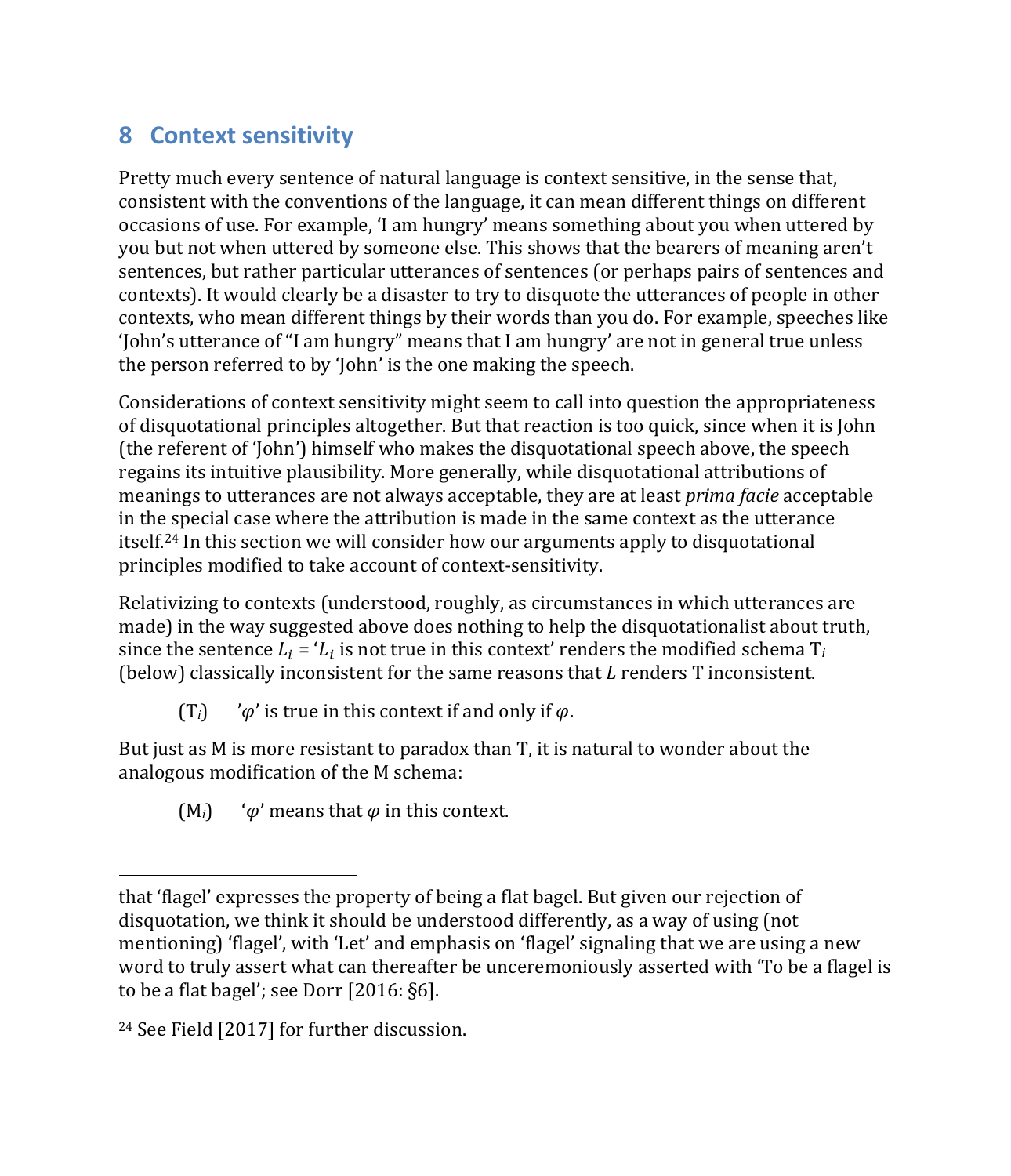Unlike M, this principle doesn't allow us to derive DP from MA, PA and PU, but only the schema:

(DP<sub>i</sub>) ' $\varphi$ ' is properly uttered in this context only if  $\varphi$ .

Does the retreat from DP to DP*<sup>i</sup>* afford proponents of M*<sup>i</sup>* a way to resist the analogue of our argument against M?

We think not. For we can still reason as follows, where  $\alpha_i = \alpha_i$  is not properly uttered in c' and  $c$  is the context of the first line of the following derivation. By  $DP_i$ , we have

 $(3<sub>i</sub>)$  ' $\alpha<sub>i</sub>$  is not properly uttered in c' is properly uttered in this context only if  $\alpha<sub>i</sub>$  is not properly uttered in  $c$ .

By Leibniz's law (substituting  $c$  and  $\alpha_i$ ), we obtain:

 $(4<sub>i</sub>)$   $\alpha_i$  is properly uttered in c only if  $\alpha_i$  is not properly uttered in c.

from which it classically follows:

 $(5_i)$   $\alpha_i$  is not properly uttered in c.

On the face of it the proponent of M*<sup>i</sup>* is in the same uncomfortable position that they faced from the parallel conclusion in section 5. As before this can be dramatized in several ways.

 $5<sub>i</sub>$  is  $\alpha<sub>i</sub>$  itself, and c is the context in which we just uttered it, namely the context of the above derivation. Suppose our imagined proponent of M*<sup>i</sup>* follows along with our derivation above in the same context as us. In so doing they end up uttering  $\alpha_i$  in c, having just derived it from a premise they accept. But we have just seen that  $\alpha_i$  is not properly uttered in  $c$ , given the assumption that  $\alpha_i$  means in c that  $\alpha_i$  is not properly uttered in c (an assumption they will accept). So if the imagined proponent of M*<sup>i</sup>* is right, then they have done something improper. So their overall combination of commitments is untenable.

A natural strategy for resisting this argument is by denying that  $c$  is the context in which they end up asserting  $\alpha_i$ . In starting out in context c and running through steps  $3_i$ - $5_i$  out loud we at some point switched to a different context  $c'$ , in which  $\alpha_i$  was properly asserted. This proposal raises a number of questions – for example, what is the mechanism driving the context shift in these kinds of situations? – to which we cannot think of a principled answer. And regardless of questions of mechanism, there are other reasons to think that this maneuver is unsatisfactory, as we will now argue.

Any proponent of M*<sup>i</sup>* faces an analogue of the expressive worry from section 5: namely, to properly express the claim, to which they are committed, that  $\alpha_i$  is not properly uttered in c. The present proposal is that we have already done this by uttering  $\alpha_i$  as part of the above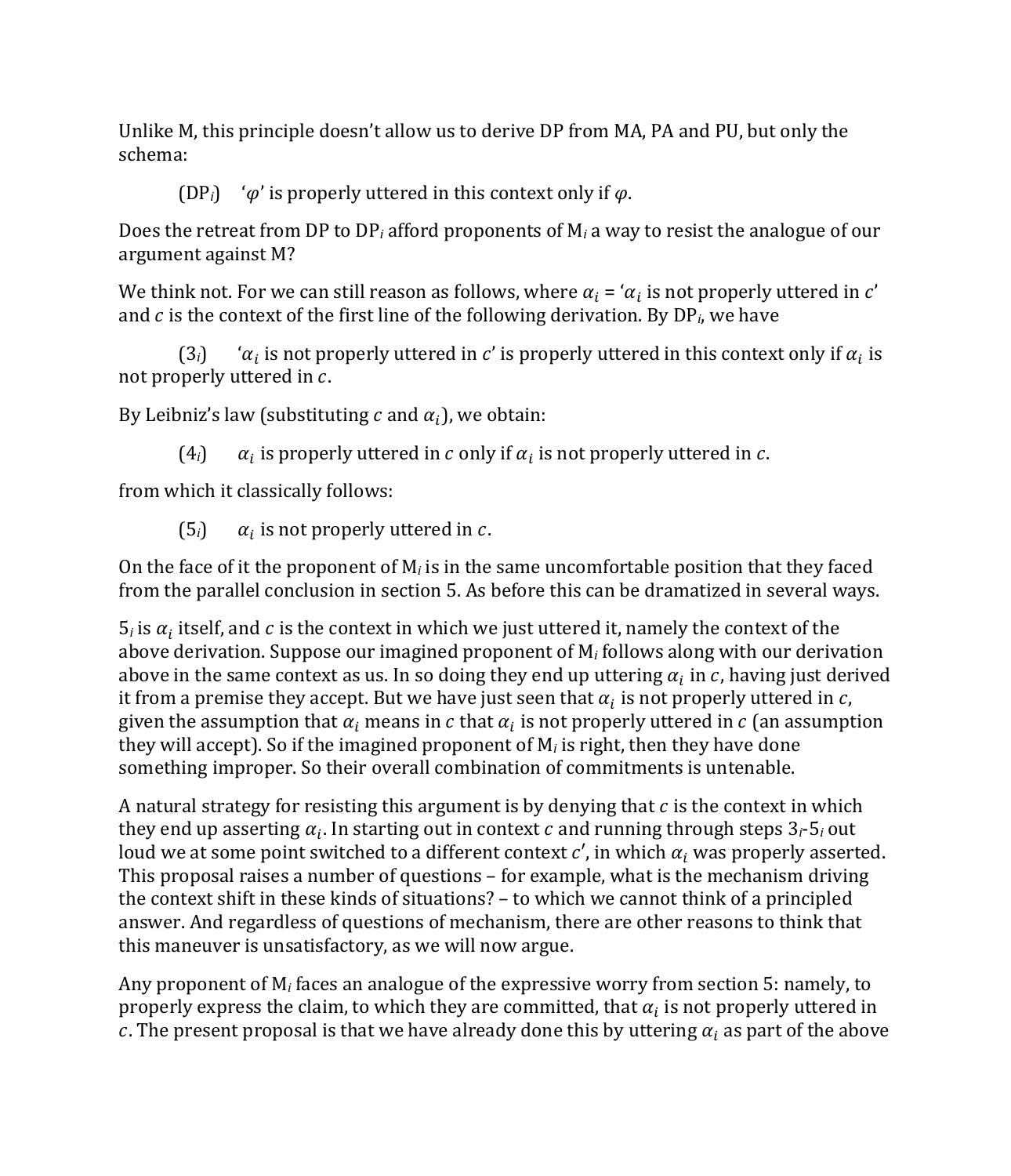derivation, because that utterance was made in a context  $c'$  distinct from  $c$  in which it is properly uttered. Note that in making this response our theorist is committed to the following:

- (i)  $\alpha_i$  means in c that  $\alpha_i$  is not properly uttered in c
- (ii)  $\alpha_i$  means in c' that  $\alpha_i$  is not properly uttered in c
- (iii)  $\alpha_i$  is properly uttered in c' but not in c.

But given (i) and (ii), how is it that  $\alpha_i$  is not properly uttered in c but is properly uttered in  $c'$ ? If we would have said the same thing by uttering  $\alpha_i$  in either context, and we are just as knowledgeable in both, it is hard to see why we can properly assert it in  $c'$  but not  $c.^{25}$  The most straightforward explanation would be that by asserting  $\alpha_i$  in  $c$  we would have asserted additional unassertable propositions that we did not assert by uttering  $\alpha_i$  in  $c'.$ This proposal is at odds with orthodox contextualist treatments of the liar, since such accounts subscribe to the assumption that sentences express at most one proposition in each context. This shows that the most natural contextualist strategy for maintaining M*<sup>i</sup>* involves rejecting the principle UNIQUENESS from section 2.26

Moreover there is a stronger objection to the contextualist strategy that doesn't turn on the question of UNIQUENESS. Consider the following principle:

If A would not be properly uttered if made in a context  $c$  and is a logical consequence of a sentence  $B$  then  $B$  would not be properly uttered if made in  $c$ either.

This principle is plausible on its face, and it fits with the orthodox conception of contexts, according to which they determine meanings for sentences in such a way that, if *A* is a logical consequence of *B*, and *A* means relative to a given context something that is not the

<sup>26</sup> It is less clear how denying INSTANTIATION might afford the contextualist an explanation of the contrast in propriety of  $\alpha_i$  between  $c$  and  $c'$ .

<sup>25</sup> We are not claiming that for any reasonable sense of 'properly utterable', if a sentence means the same thing in two contexts then it is properly utterable in both or in neither. For example, notions that take into account issues of politeness won't be like this; but that is not the notion we are operating with and, in any case, there is no such contrast between  $c$ and  $c'$  as regards  $\alpha_i$ . Another way this could happen would be if the sentence expresses a proposition that is true at the time of one context but false at the time of the other context, or that we know at only one of those times; but, again, this is not happening in the case of  $\alpha_i$ , c and c'.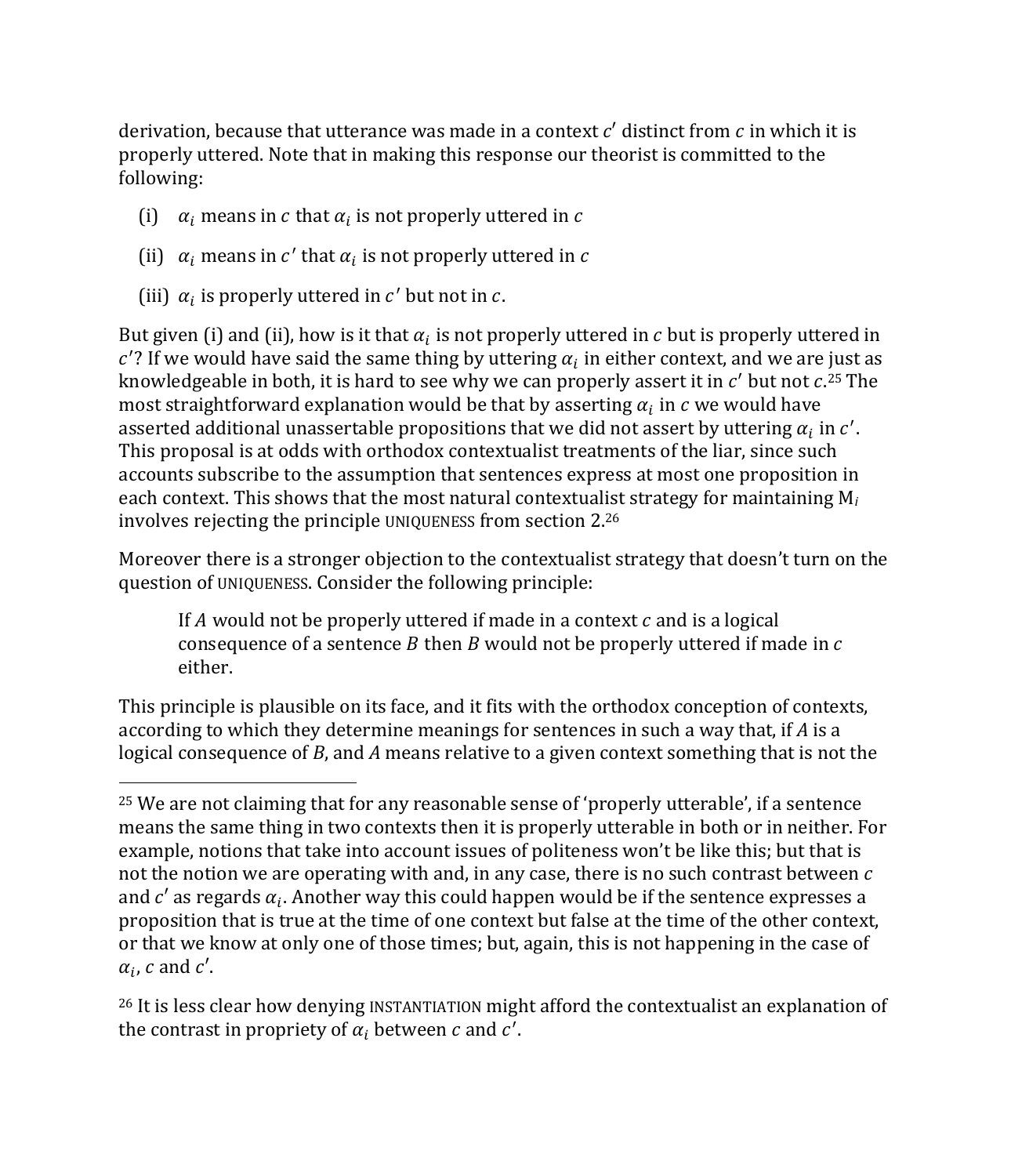case, then *B* also means relative to that context something that is not the case. And it allows us to argue that the instance  $3<sub>i</sub>$  of DP<sub>i</sub> was not properly uttered in  $c$  (that is, in the beginning of the above derivation). For suppose it was properly uttered in  $c$ . Since the relevant identities ('c = this context' and ' $\alpha_i$  = " $\alpha_i$  is not properly uttered in c''') clearly could be properly uttered in c, so too could their conjunction with  $3<sub>i</sub>$ , of which  $\alpha<sub>i</sub>$  is a logical consequence. But according to the position under consideration,  $\alpha_i$  would not have been properly uttered in  $c$ .<sup>27</sup> So by the above principle, 3 $_i$  was not properly uttered when made in c. This is a reductio of our assumption that  $3<sub>i</sub>$  was properly uttered in c. Since  $3<sub>i</sub>$  is an instance of DP*<sup>i</sup>* this undermines the propriety of that schema, and hence of M*<sup>i</sup>* from which that schema was derivable given what we claim should be uncontroversial principles connecting meaning and assertion (MA, PA and PU).

Note that even if one were to deny one of the premises of this argument in order to save the propriety of M*i*, doing so would strip that disquotational schema of the theoretical importance that its proponents tend to claim for it. This is because it would confine the proper acceptance of its instances to contexts in which even elementary logical deductions cannot be carried out, and so in which sustained semantic theorizing is not possible.

Before concluding, we should mention a generalization of this mode of argument aimed at philosophers who are suspicious of the ideology in M*<sup>i</sup>* , namely of 'contexts' such that we can ask what an arbitrary sentence means relative to a given context. We appealed to that notion above in order to have a concrete way of framing the hypothesis that the inference from 3*<sup>i</sup>* to 5*<sup>i</sup>* might involve a kind of equivocation, so we could then argue against that hypothesis. But if we are willing to assume that we can perform trivial inferences without equivocating, then our general argument can be reformulated in a way that avoids the notion of meaning and contexts altogether.28 The reformulated argument targets the disquotational schema:

<sup>&</sup>lt;sup>27</sup> We have here been sliding between what was properly asserted and what would be properly asserted in a given context. We don't think anything of substance turns on this, although as noted in footnote 18 there are special cases where it is important to distinguish principles about proper assertion from proper assertability.

<sup>28</sup> This argument is aimed both at those like Chomsky and Pietroski [*op. cit.*], who are skeptical about assigning truth-condition-determining meanings to sentences even relative to contexts, and Dorr [2020], who is suspicious about the ideology of contexts as a framework for theorizing about the flexibility in what sentences can be used to assert, but does not deny that we can hold fixed the interpretation of our words in the course of a short argument. Dorr also rejects UNIQUENESS, in part for reasons to do with the semantic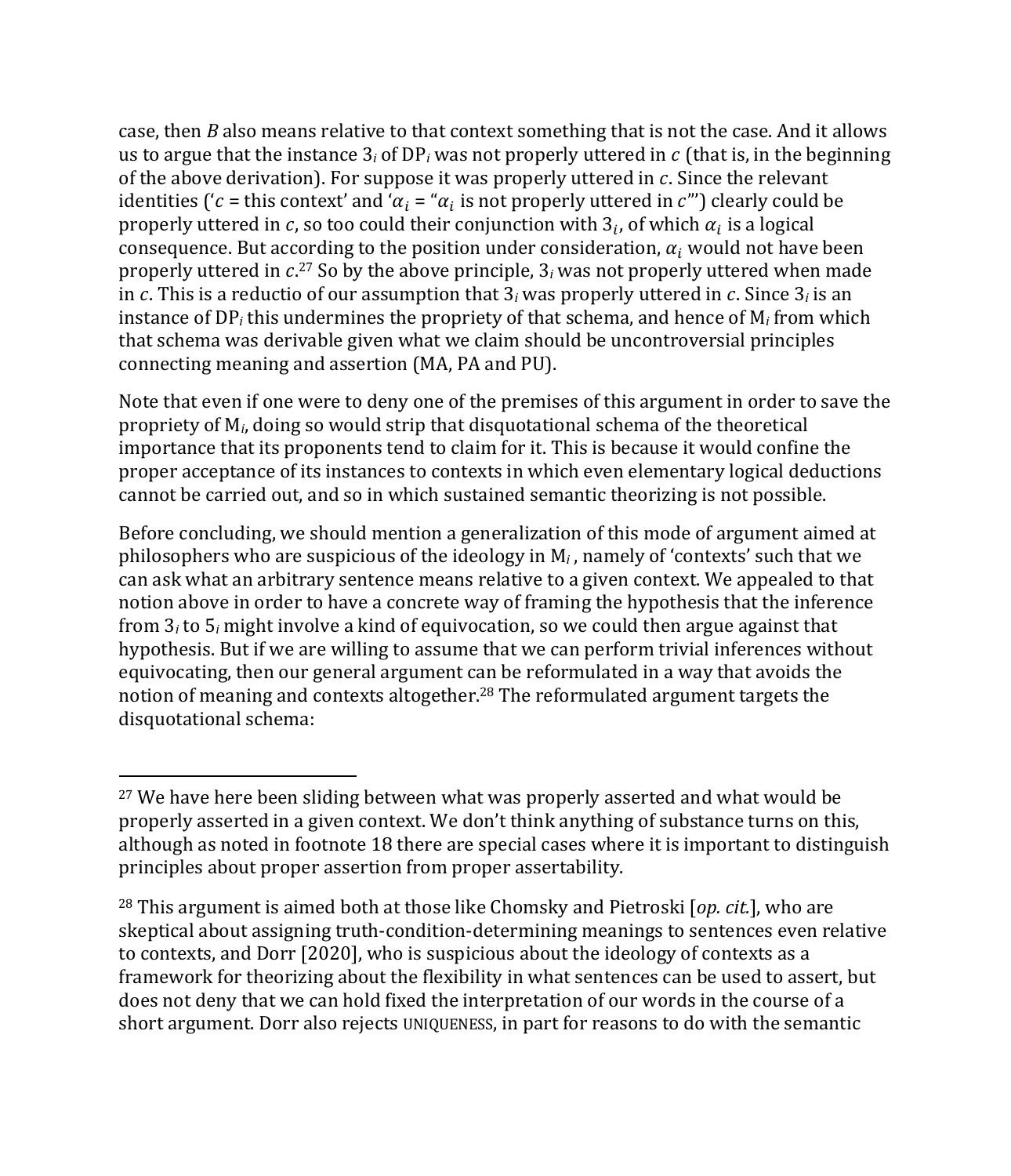(S) If ' $\varphi'$  is used in this argument, then it is used to say nothing false only if  $\varphi$ .

Let  $\gamma$  = 'If  $\gamma$  is used in this argument, then it is used to say something false'. Now consider the argument:

- $(3s)$  If 'If  $\gamma$  is used in this argument, then it is used to say something false' is used in this argument, then it is used to say nothing false only if, if  $\nu$  is used in this argument, then it is used to say something false.
- (4<sub>S</sub>) If  $\gamma$  is used in this argument, then it is used to say nothing false only if, if  $\gamma$  is used in this argument, then it is used to say something false
- $(5<sub>s</sub>)$  If  $\gamma$  is used in this argument, then it is used to say something false.

Since  $5<sub>S</sub>$  is  $\gamma$  itself, and is used in the above argument, our conclusion implies that it was used to say something false, and hence, by (PU), was not properly uttered. Since it was trivially deduced from  $3<sub>S</sub>$ , it follows that  $3<sub>S</sub>$  was not properly uttered either. Since  $3<sub>S</sub>$  is an instance of S, that schema too must be rejected.

### **9 Conclusion**

The situation regarding the disquotational meaning schema M is more subtle than the situation regarding the disquotational truth schema T. Although we think that both should be rejected, and in particular that one should not accept the instances of M involving  $\alpha$ , we have not argued that one should accept the negation of that instance of the schema. This is in contrast to the case of T, for which we do accept the negation of one of its instances: we accept the negation of its instance involving the liar sentence, it being a theorem of classical logic. Nothing we've said entails the negation of any particular instance of M. Of course, if we were to accept MT, then we would have to reject the instance of M involving the liar sentence. But MT is most clearly motivated by the combination of UNIQUENESS and INSTANTIATION, neither of which was an assumption of our argument against M. By appealing to norms linking meaning and assertion, our argument bypassed those principles – which is a good thing, since in our view UNIQUENESS and INSTANTIATION have not earned the orthodox status that they arguably enjoy.

paradoxes, and our argument places important constraints on how sanguine he can be about disquotation.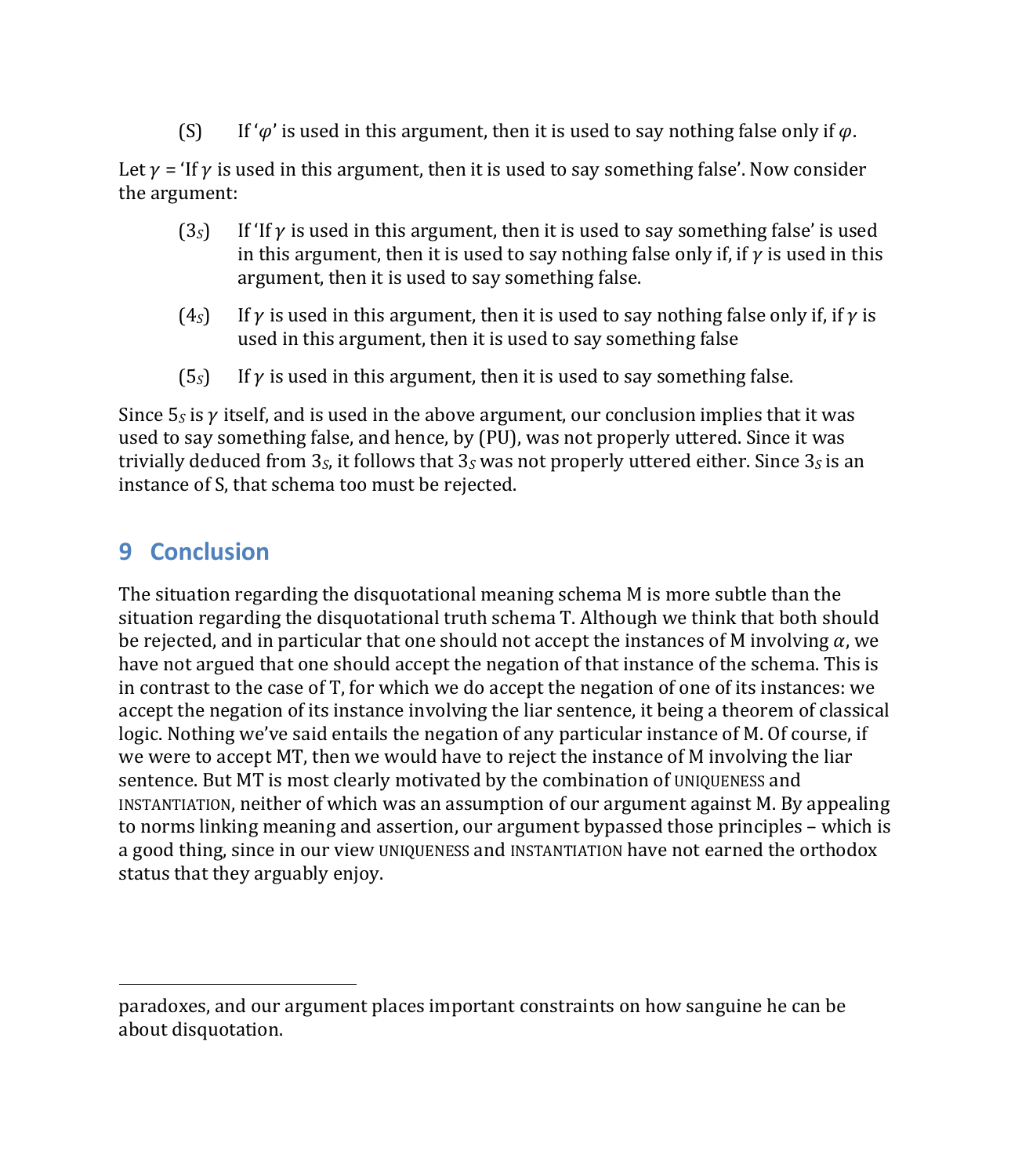#### **Acknowledgements**

Thanks to Cian Dorr, Hartry Field, and Harvey Lederman for comments on earlier versions of this paper.

#### **References**

- Andjelkovic, Miroslava and Timothy Williamson 2000. Truth, falsity and borderline cases, *Philosophical Topics* 28/1: 211–44.
- Bacon, Andrew 2013a. A new conditional for naive truth theory, *Notre Dame Journal of Formal Logic* 54/1: 87–104.
- Bacon, Andrew 2013b. Quantificational logic and empty names, *Philosophers' Imprint* 13(24): 1-21.
- Bacon, Andrew 2015. Can the classical logician avoid the revenge paradoxes?, *Philosophical Review* 124/2: 299–352.
- Bacon, Andrew 2019. Radical anti-disquotationalism, *Philosophical Perspectives* 31/1: 41–107.
- Bacon, Andrew 2021. Opacity and paradox, in *Modes of Truth: The unified approach to truth, modality, and paradox*, ed. Carlo Nicolai and Johannes Stern, New York: Routledge: 231–65.
- Bacon, Andrew and Jeffrey Sanford Russell 2019. The logic of opacity, *Philosophy and Phenomenological Research* 99/1: 81–114.

Bacon, Andrew, John Hawthorne, and Gabriel Uzquiano 2016. Higher-order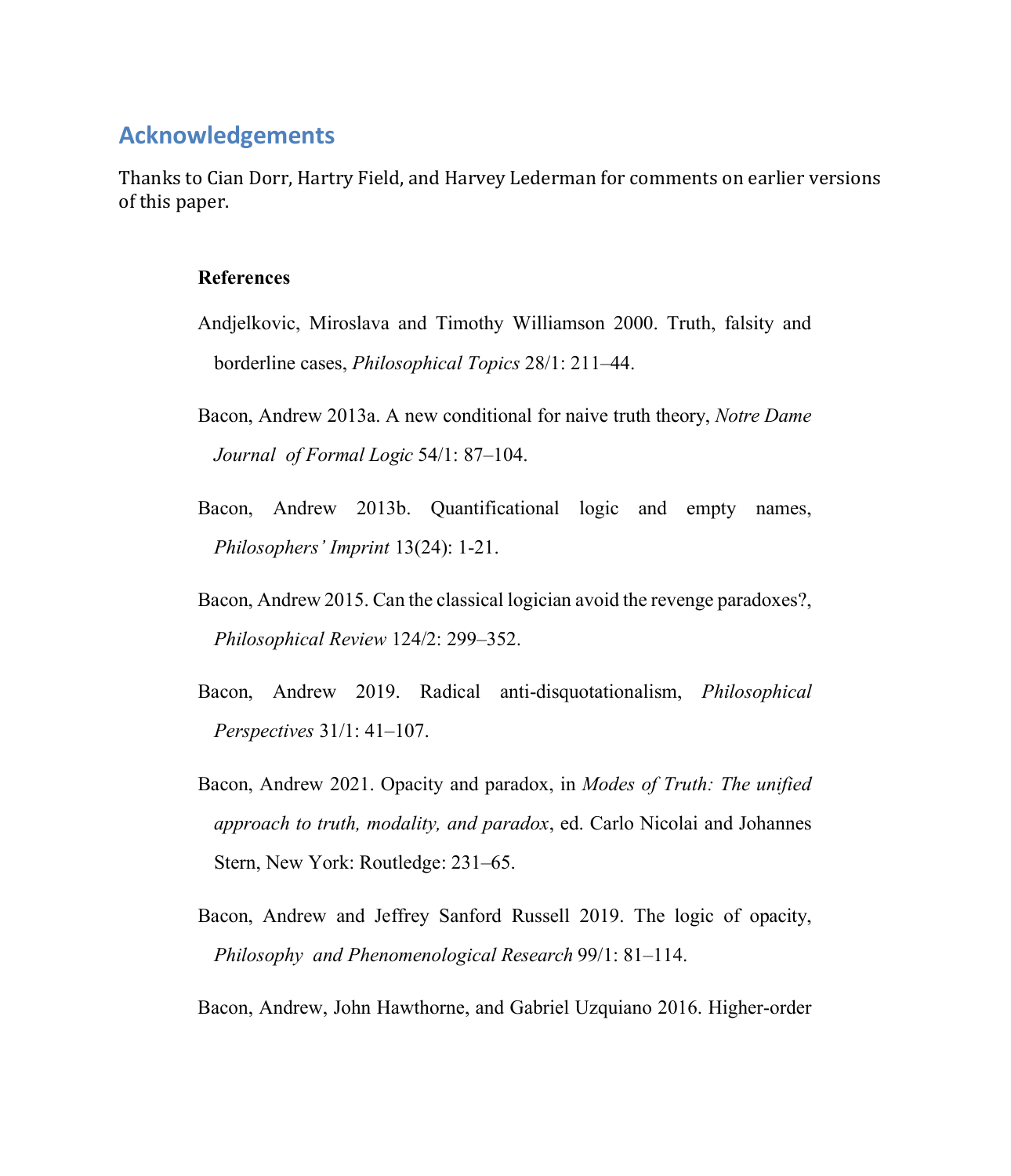free logic and the Prior-Kaplan paradox, *Canadian Journal of Philosophy* 46/4-5: 493-541.

Caie, Michael, Jeremy Goodman, and Harvey Lederman 2020. Classical opacity, *Philosophy and Phenomenological Research* 101(3): 524–66.

Chomsky, Noam. Language and nature, *Mind* 104/413: 1–61, 1995.

Davidson, Donald 1967. Truth and meaning, *Synthese* 17/1: 304–23.

Dorr, Cian 2016. To be F is to be G, *Philosophical Perspectives* 30/1: 39–134.

- Dorr, Cian. Plural signification and semantic plasticity. Carl Hempel lectures, delivered September 2020 at Princeton University.
- Field, Hartry 2014. Naive truth and restricted quantification: saving truth a whole lot better, *The Review of Symbolic Logic* 7/1: 1–45.

Field, Hartry 2017. Egocentric content, *Noûs* 51/3: 521–46.

Goodman, Jeremy 2017. Reality is not structured. *Analysis* 77/1: 43–53.

Kaplan, David 1968. Quantifying in, *Synthese* 19/1-2: 178–214.

- Kaplan, David 1995. A problem in possible-world semantics, in *Modality, Morality, and Belief*, ed. Walter Sinnott-Armstrong, Diana Raffman, and Nicholas Asher, Cambridge: Cambridge University Press: 41–52.
- Kripke, Saul A 2011. A puzzle about time and thought, in *Philosophical Troubles*, Oxford: Oxford University Press: 373–9.

Pietroski, Paul 2017a. I-languages and T-languages, in *Reflections on the Liar*,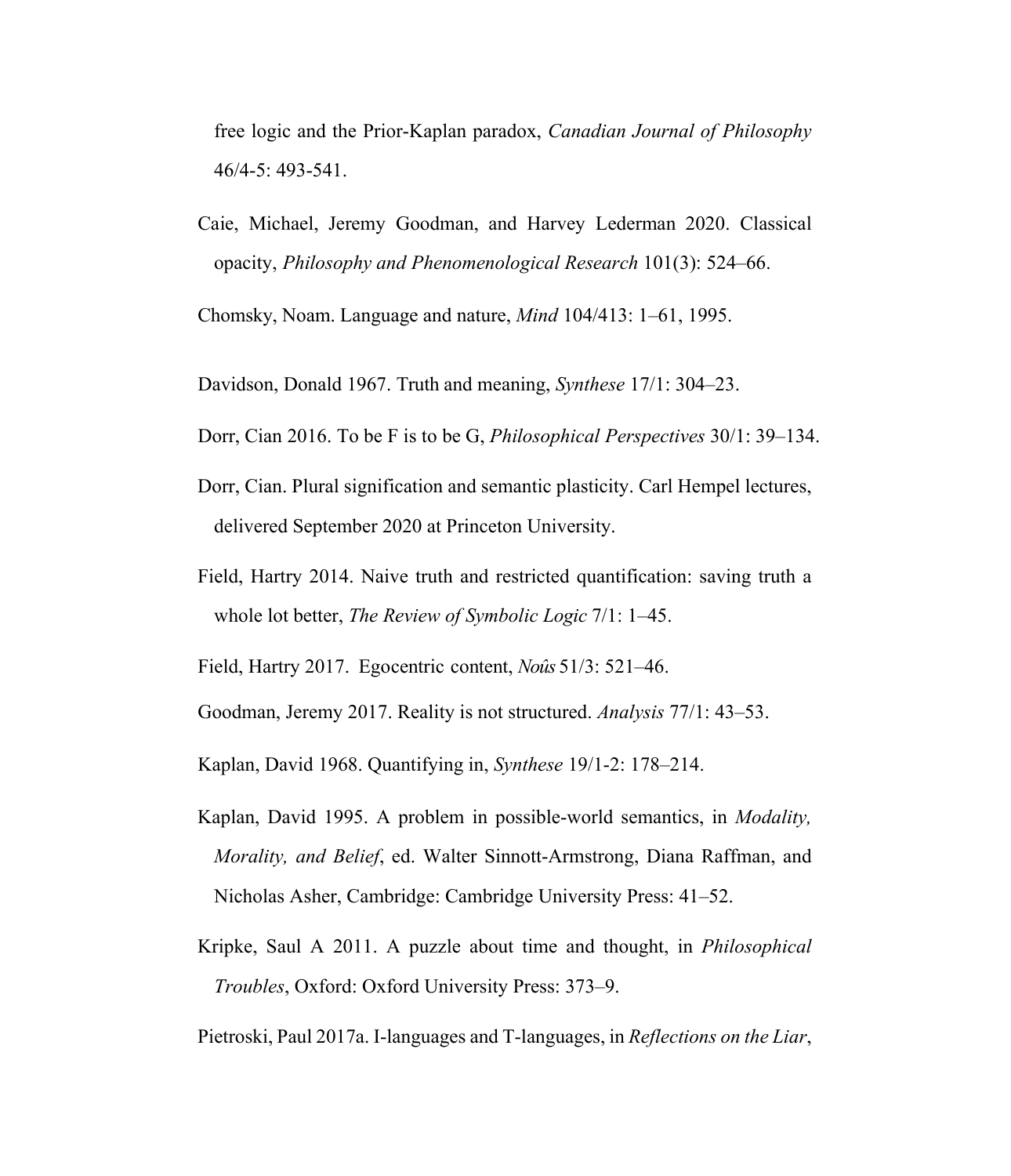ed. Brad Armour-Garb, New York: Oxford University Press: 141-90.

Pietroski, Paul 2017b. Semantic internals, in *The Cam- bridge Companion to Chomsky*, ed. James McGilvray, Cambridge: Cambridge University Press: 196–216.

Pietroski, Paul forthcoming. Fostering liars, *Topoi*.

- Priest, Graham 1979. The logic of paradox, *The Journal of Philosophical Logic* 8/1: 219–41.
- Prior, A.N. 1961. On a family of paradoxes, *Notre Dame Journal of Formal Logic* 2/1: 16–32, 1961
- Prior, A.N. 1971. Platonism and quantification, in *Objects of Thought*, Oxford: Oxford University Press: 31–47.
- Rayo, Agustín 2013. *The Construction of Logical Space*, Oxford: Oxford University Press.
- Read, Stephen 2002. The liar paradox from John Buridan back to Thomas Bradwardine, *Vivarium* 40/2: 189–218.
- Restall, Greg 2008. Modal models for Bradwardine's theory of truth, T*he Review of Symbolic Logic* 1/2: 225–40.
- Bertrand, Russell 1903. *The Principles of Mathematics,* London: W. W. Norton & Company.
- Bertrand, Russell 1908. Mathematical logic as based on the theory of types, *American Journal of Mathematics* 30/3: 222–62.